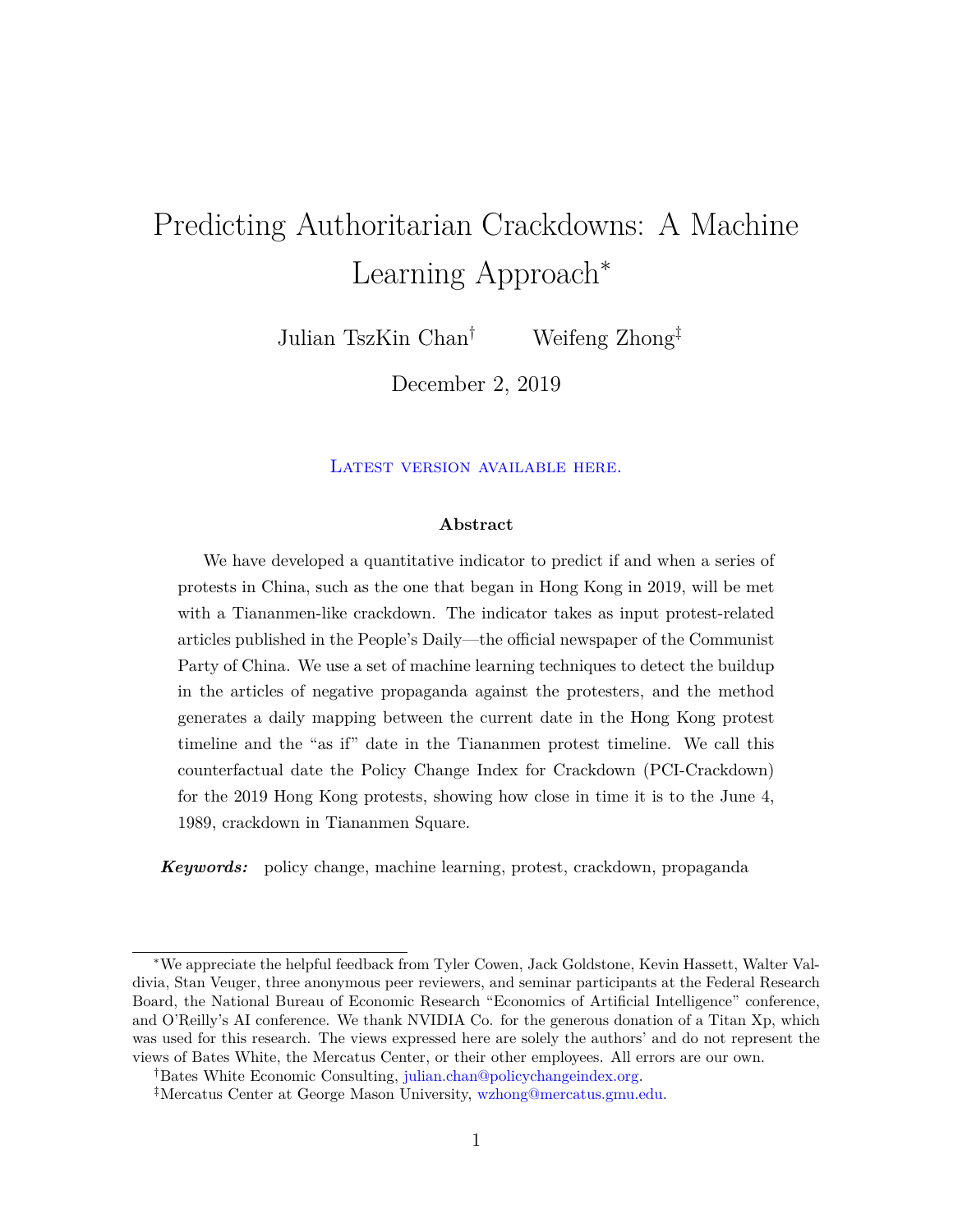# **1 Introduction**

The year 2019 saw a series of protests in Hong Kong that persist to the time of this writing. The movement began as demonstrations opposing a proposed extradition bill, which, if enacted, would allow the extradition of alleged fugitive offenders in Hong Kong to mainland China. It soon turned into violent confrontations between protesters and the police. As the crisis escalated, the Chinese government ratcheted up its pressure campaign on Hong Kong, spurring speculation of a Tiananmen-like military crackdown on the semi-autonomous city.<sup>[1](#page-1-0)</sup>

It is challenging to predict the occurrence of such a crackdown because, as the scholarship of political movement has long established, protest activities and the regime's response are highly interactive. To begin with, protesters need to overcome the collective action problem (as discussed in Olson [1965\)](#page-18-0). As Goldstone and Tilly [\(2001,](#page-17-0) 187) point out, a regime also faces "considerable hazards" in dealing with protests because it is difficult to pick "the right level of concessions and repression." A recent experimental study of a 2016 Hong Kong protest (Cantoni et al. [2019\)](#page-17-1) further demonstrates the complexity of the matter. Even if researchers understood the dynamics, the limited number of Tiananmen-like crackdowns in the past—it only happened once—would restrict their ability to quantify such events.

Although fundamental socioeconomic factors that drive the protester-regime interactions may be too complex to sort out, this paper attempts to predict authoritarian crackdowns by circumventing this problem through an alternative approach: picking up early warning signs that typically occur before a crackdown takes place.

We start with the observation that propaganda is effective in moving public opinion and mobilizing societal resources.<sup>[2](#page-1-1)</sup> For that reason, authoritarian regimes heavily use propaganda to prepare the public for their policies. In the days of the 1989 Tiananmen protests leading up to the June 4 crackdown, for example, China's state-run media consistently escalated their rhetoric about the protests. "Demonstrators" and "protesters" became "rioters," and the students who used to "have a good heart" now only wanted to "destroy the country's future."[3](#page-1-2) Therefore, although we may not know the political and economic conditions under which the government decides to crack down on protesters, we may still be able to foresee an imminent suppression if we can detect a significant propaganda buildup.

To detect negative propaganda buildups, we have built a machine learning algorithm

<span id="page-1-1"></span><span id="page-1-0"></span><sup>1.</sup> See BBC [\(2019\)](#page-17-2) for a summary of the 2019 Hong Kong protests.

<sup>2.</sup> Communication thinkers have long argued that propaganda "works" (e.g., Lasswell [1927;](#page-18-1) Lippmann [1922\)](#page-18-2). A review on more recent studies can be found later in this section.

<span id="page-1-2"></span><sup>3.</sup> The newspaper referred to protesting students as "demonstrators" on April 28, 1989 (People's Daily [1989c\)](#page-18-3), "protesters" on May 3, 1989 (People's Daily [1989d\)](#page-19-0), and "rioters" on May 29, 1989 (People's Daily [1989b\)](#page-18-4). It stated on April 29, 1989 (People's Daily [1989a\)](#page-18-5), that the students "have a good heart" but argued on May 17, 1989 (People's Daily [1989f\)](#page-19-1), that their protests would "destroy the country's future."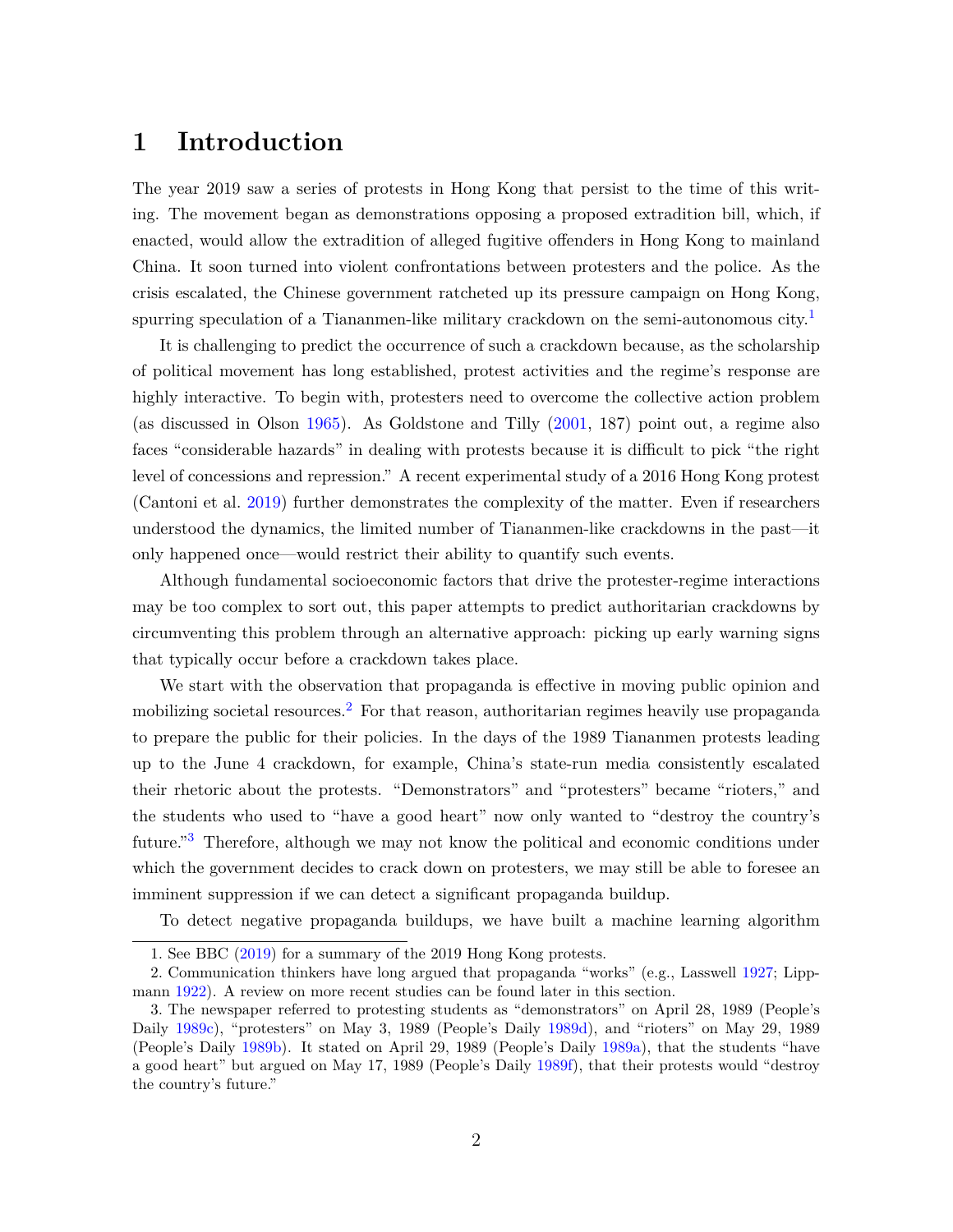that takes as input articles published in the People's Daily—the official newspaper of the Communist Party of China. The algorithm first "reads" People's Daily articles in 1989 that are relevant to the Tiananmen protests and learns to predict the date of publication for each sentence of each article—a metadata field already available in the dataset. Because the Tiananmen timeline leading up to the day of the crackdown is largely monotonic in tension, the date variable can be seen as a proxy for the likelihood of crackdown.<sup>[4](#page-2-0)</sup> Once the algorithm is trained, we deploy it to People's Daily articles in 2019 that are relevant to the Hong Kong protests. Because the algorithm learns from the past, the input from 2019 is likely to be mistaken as coming from 1989. This error is exactly what we aim for: each (factual) date in the 2019 Hong Kong timeline is cast back to a counterfactual date in the Tiananmen timeline, giving a daily estimate of how close in time the 2019 Hong Kong protests are to the June 4 crackdown on the Tiananmen Square.

This algorithm is similar to our previous work (Chan and Zhong [2019\)](#page-17-3), in which we introduce the Policy Change Index for China (PCI-China), which attempts to predict changes in China's (national) policy priorities by detecting changes in People's Daily's editorial em-phasis.<sup>[5](#page-2-1)</sup> In a similar fashion, we call the algorithm developed in this paper the Policy Change Index for Crackdown (PCI-Crackdown).

A natural question about our methodology is whether the two protest events are really comparable, because much in the (factual) world has transpired between 1989 and 2019. We argue, on the basis of our previous work on the PCI-China, that the difference in context does not prevent us from detecting China's propaganda signals effectively. In Chan and Zhong [\(2019\)](#page-17-3), we make quarterly predictions of changes in China's policy priorities by detecting whether the People's Daily has changed the way front-page and non-front-page content is arranged. The PCI-China covers the period from the first quarter of 1951 to the third quarter of 2019. Although the context has changed substantially over the course of nearly seven decades, more so than from the Tiananmen protests to the Hong Kong protests, the PCI-China turns out to be consistently predicting the actual policy changes that took place in China.<sup>[6](#page-2-2)</sup> Because the People's Daily has proven to contain consistent signals on broad policy domains throughout a long horizon, we believe the same will hold true on the issue of crackdowns.

Sections [2](#page-4-0) and [3](#page-5-0) of this study describe the data and methodology, respectively. We have also released the source code for the algorithm and will continue to provide daily updates of the indicator for as long as the 2019 Hong Kong protests last.<sup>[7](#page-2-3)</sup>

<span id="page-2-0"></span><sup>4.</sup> This likelihood measure, however, is not a statement of probability, which is not feasible because of the nature of rare events.

<span id="page-2-1"></span><sup>5.</sup> The index is based on how content is prioritized—that is, whether it is on or off the newspaper's front page.

<span id="page-2-2"></span><sup>6.</sup> The interested reader is referred to the Appendix for a more detailed summary on the PCI-China.

<span id="page-2-3"></span><sup>7.</sup> The source code of the project can be found at [github.com/PSLmodels/PCI-Crackdown,](https://github.com/PSLmodels/PCI-Crackdown) and the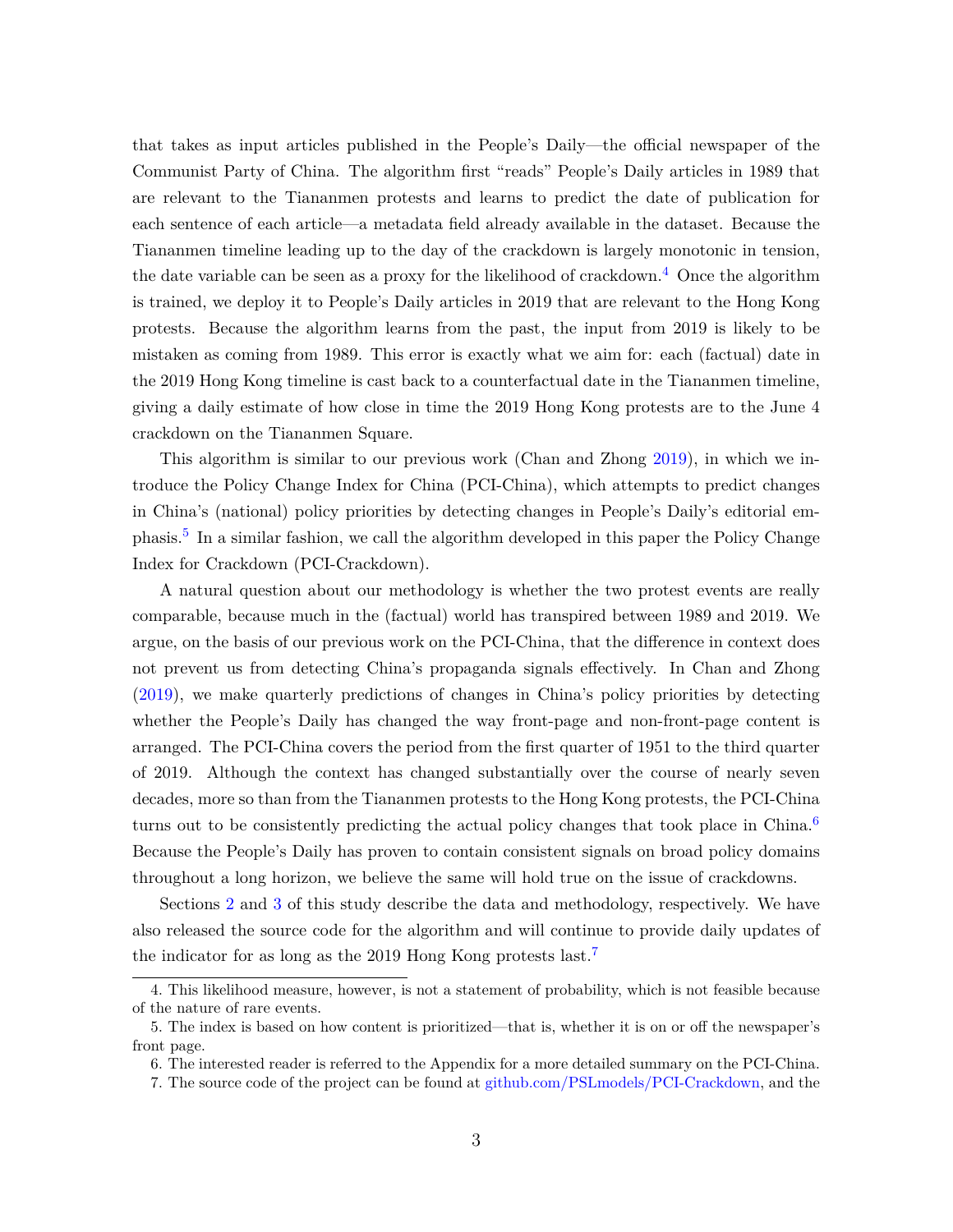Section [4](#page-11-0) shows the main results. Using the algorithm, we are able to generate a daily PCI-Crackdown for the 2019 Hong Kong protests. Since the beginning of the movement, the indicator has seen significant fluctuations and has reached as late as May 26, 1989—fewer than 10 counterfactual days from a crackdown. Furthermore, despite the fluctuations, the indicator has stayed well within three weeks from the crackdown date, suggesting that, at least at the time of writing, the political crisis in Hong Kong is far from over.

Section [4](#page-11-0) also attempts to provide a partial validation of our method, which is challenging because of the nature of rare events.<sup>[8](#page-3-0)</sup> First, a Tiananmen-like crackdown on Hong Kong protests by the Chinese government has never happened before, so it is infeasible to validate true positives. However, we are able to show that, when the PCI-Crackdown is close to the June 4 crackdown line, the timing coincides with circumstantial evidence showing that the Chinese government seems ready to move forward with such a crackdown.

Second, although there has not been any true positive, we are able to validate true negatives using the 2014 Hong Kong protests, also known as the Umbrella Movement. The 2014 event was a series of protests that were smaller in scale than the 2019 event, and it did not suffer a Tiananmen-like crackdown by the Chinese government. We show that, consistently, the PCI-Crackdown for the Umbrella Movement is relatively lower, and it declines over time as the protests waned and ended.

Although the PCI-Crackdown is specific to the context of China and may not apply to protests and crackdowns elsewhere, the methodology used to construct the indicator can be applied to some other contexts. We discuss that usage in the concluding remarks in section [5.](#page-15-0)

This paper is related to a body of literature in media economics on the effectiveness of propaganda. The scholarship of political communication has established that propaganda works, especially in countries with weak democratic institutions (e.g., Enikolopov, Petrova, and Zhuravskaya [2011;](#page-17-4) Lawson and McCann [2005\)](#page-18-6). Gentzkow and Shapiro [\(2004\)](#page-17-5) show that a broader range of information sources reduces hostility to America in Muslim countries. Yanagizawa-Drott [\(2014\)](#page-19-2) shows that radio propaganda fueled participation in killings in the 1994 Rwandan genocide. Adena et al. [\(2015\)](#page-17-6) find that radio propaganda helped the Nazis enroll new members and incited anti-Semitic acts. These findings lend support to our analysis: because propaganda is effective and authoritarian regimes use it heavily, we have opportunities to make inferences on regimes' actions from what they say in the propaganda.

Our study also joins a booming wave of applications that use text analysis and machine

daily update of the indicator is available at [policychangeindex.org.](https://policychangeindex.org)

<span id="page-3-0"></span><sup>8.</sup> Had there been numerous protest episodes and had some met with military crackdowns, validation would have been easier. Unfortunately—and fortunately—that is not the case.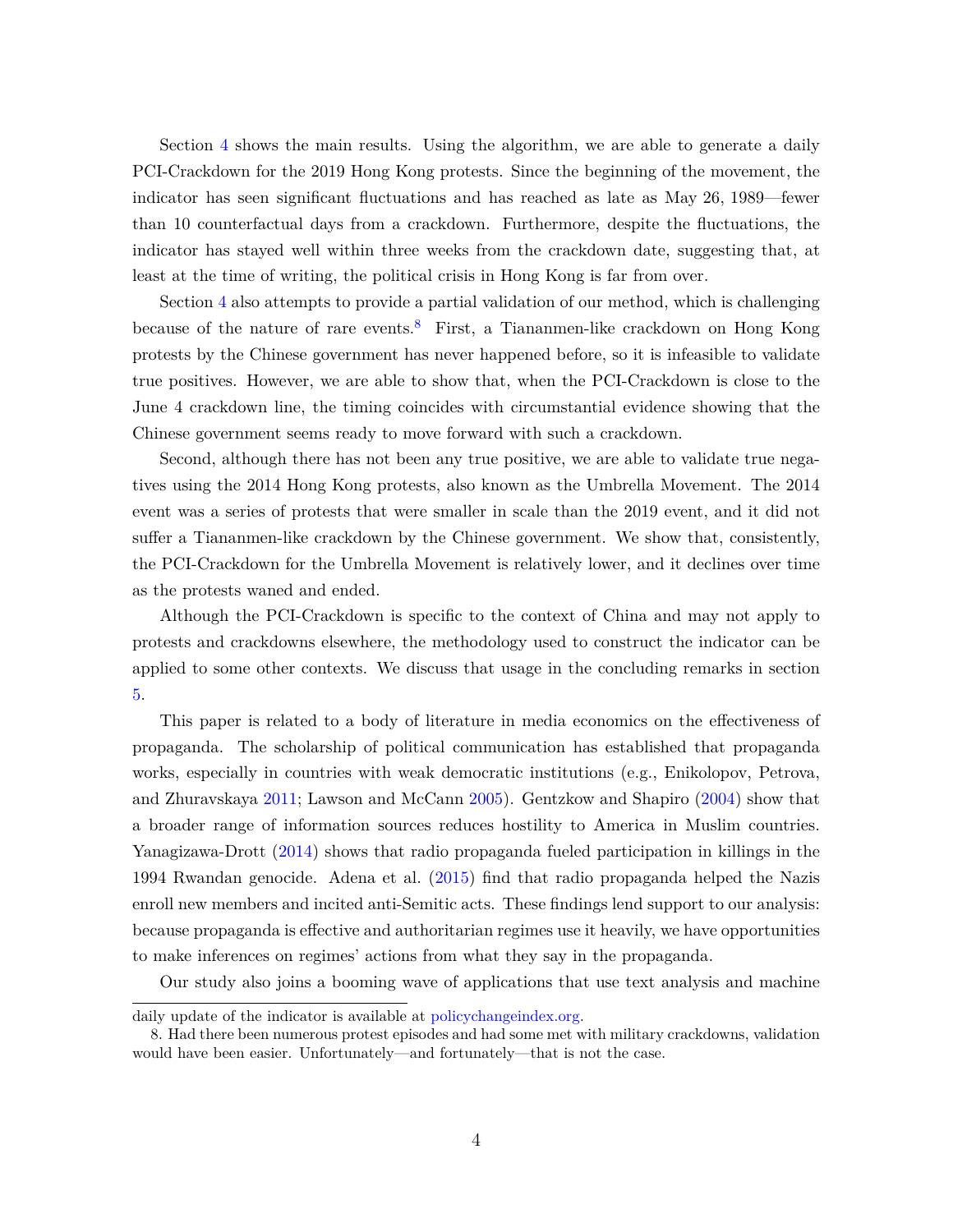learning to examine policy problems in economics and political science.<sup>[9](#page-4-1)</sup> Some studies gauge US monetary policy by examining the deliberation of policymakers on the Federal Open Market Committee (FOMC), such as the formation of opinion groups in FOMC discussions (Zirn, Meusel, and Stuckenschmidt [2015\)](#page-19-3), the influence of FOMC members on one another (Guo et al. [2015;](#page-18-7) Schonhardt-Bailey [2013\)](#page-19-4), and the way external communication affects internal deliberation (Hansen, McMahon, and Prat [2018\)](#page-18-8). Other scholars apply similar techniques to the prediction of lawmaking. Yano, Smith, and Wilkerson [\(2012\)](#page-19-5) developed a model to predict whether a US congressional bill will survive the committee process, and other algorithms have been built to predict whether a bill will be voted and enacted into law (Gerrish and Blei [2011;](#page-17-7) Kraft, Jain, and Rush [2016;](#page-18-9) Nay [2017\)](#page-18-10). Text analysis and machine learning are also applied to predict court rulings by the US Supreme Court (Agrawal et al. [2017;](#page-17-8) Katz, Bommarito, and Blackman [2017;](#page-18-11) Sim, Routledge, and Smith [2016\)](#page-19-6), the German Fiscal Courts (Waltl et al. [2017\)](#page-19-7), and the European Court of Human Rights (Aletras et al. [2016\)](#page-17-9). Finally, we developed the PCI-China, which tries to predict changes in major policy moves in China by detecting changes in how the official newspaper prioritizes its content on and off the front page (Chan and Zhong [2019\)](#page-17-3).

## <span id="page-4-0"></span>**2 Data**

Our data set consists of 546 articles published in the People's Daily that are relevant to the following three protest episodes:

- The 1989 Tiananmen protests: a collection of 155 articles published after April 26, 1989, which marked the beginning of the Chinese government's hard-line stance against student protesters, up to June 4, 1989, the day of the military crackdown.<sup>[10](#page-4-2)</sup>
- The 2014 Hong Kong protests: a collection of 77 articles published between September 26, 2014, when the first protest against the Beijing-backed electoral reform proposal occurred, and December 15, 2014, the last day of such protests;
- The 2019 Hong Kong protests: a collection of 314 articles published between June 9, 2019, the day of the first large protest against the Hong Kong government's extradition bill, and December 2, 2019, the day of this writing, when the protests are still ongoing.

<span id="page-4-1"></span><sup>9.</sup> Athey [\(2017\)](#page-17-10), Gentzkow, Kelly, and Taddy [\(2019\)](#page-17-11), Mullainathan and Spiess [\(2017\)](#page-18-12), and Varian [\(2014\)](#page-19-8) provide excellent surveys on this subject.

<span id="page-4-2"></span><sup>10.</sup> As established in the literature (e.g., Sarotte [2012;](#page-19-9) Zhang, Nathan, and Link [2001\)](#page-19-10), April 26 marks Deng Xiaoping's decision to respond strongly to student protesters, and the development of the tension later on was largely monotonic. This finding has important implications for the modeling of the PCI-Crackdown.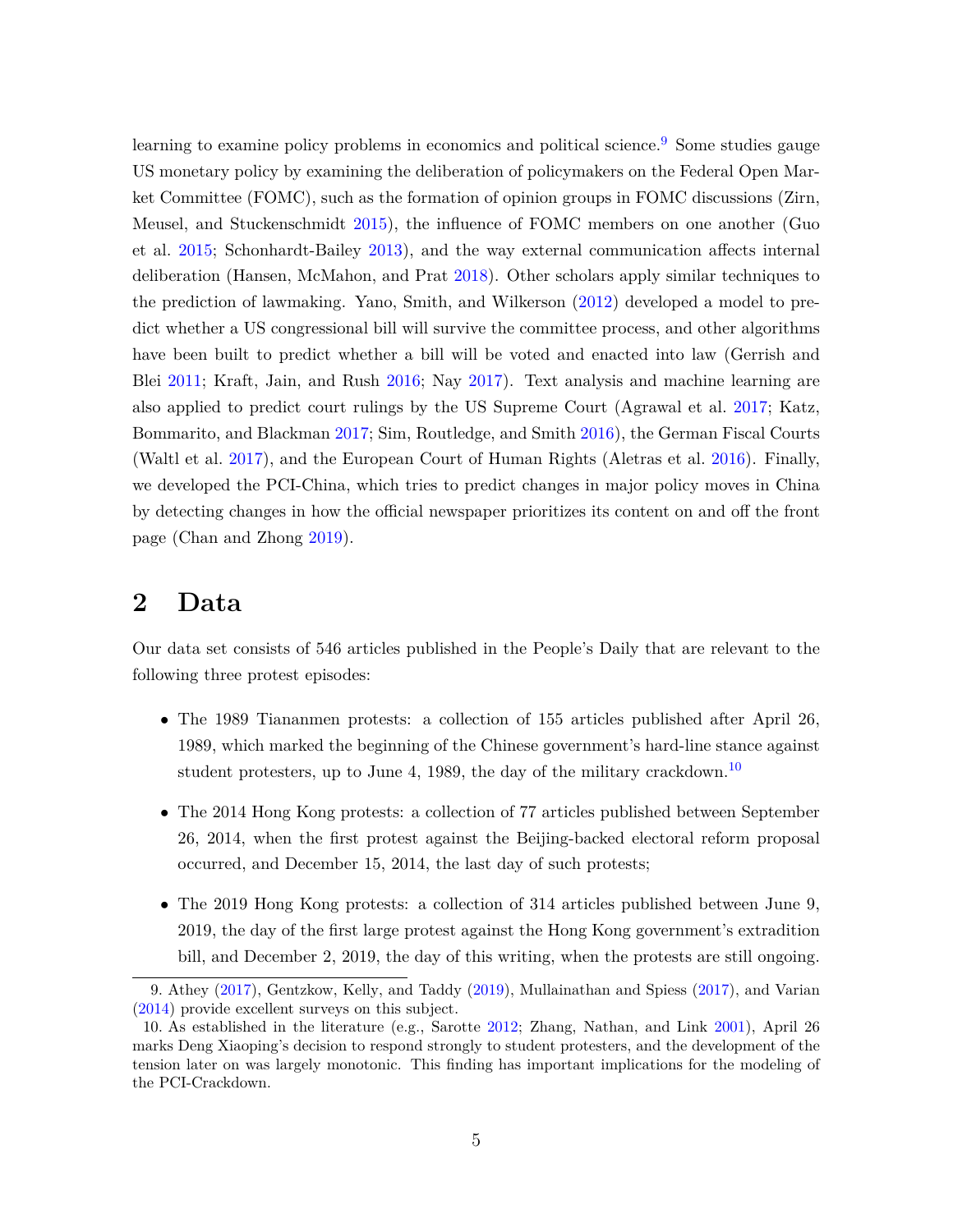An article is considered relevant if it directly addresses the respective protests—for example, condemning protesters, praising police forces, or warning foreign governments against interference. For each article, the raw data contain the date of publication, the page the article appeared on, and the full text of its title and body.

Within each episode, the number of relevant articles and their page placement vary over time as the intensity of the movement changes. Figure [1](#page-6-0) plots, for all three episodes, the number of relevant articles each day since the beginning of the respective movement. Like the Tiananmen protests, the 2019 Hong Kong protests receive more coverage as the movement intensifies, at times surpassing the Tiananmen level. In contrast, the coverage on the 2014 Hong Kong protests trends down as the movement loses momentum.

Similarly, figure [2](#page-6-1) shows the number of those articles that appeared on the front page the most salient space. Although it remains true that front-page coverage is more common when tension is higher, the two Hong Kong episodes have proved, unsurprisingly, much less prominent issues than were the Tiananmen protests, which took place in the most symbolic location in China's capital.

The contrast between the two Hong Kong samples and the Tiananmen sample in the two figures also illustrates a challenge in the crackdown analysis. That is, just looking at the quantity of coverage—on the front page or on any page—is not sufficient to predict crackdown because crackdown can occur even if the issue is proportionally less prominent. In other words, one has to go beyond the quantity and examine the textual content of the coverage, to which we now turn.

# <span id="page-5-0"></span>**3 Methodology**

This section outlines the PCI-Crackdown's methodology. Because of the small sample size, we will structure the text data at a sentence level. After training neural network models, we will aggregate the sentence-level predictions to a date level before mapping any other timeline to the Tiananmen timeline.

### **3.1 Data Structure**

Because of the small size of the Tiananmen sample, it is infeasible to train neural network algorithms at the article level. Therefore, we segment all articles into sentences and treat each sentence as a unit of observation in training the algorithm.

At any time *t*, let *A<sup>t</sup>* denote the set of articles published on that day. Let

$$
a_{i_t, t} \in A_t \tag{1}
$$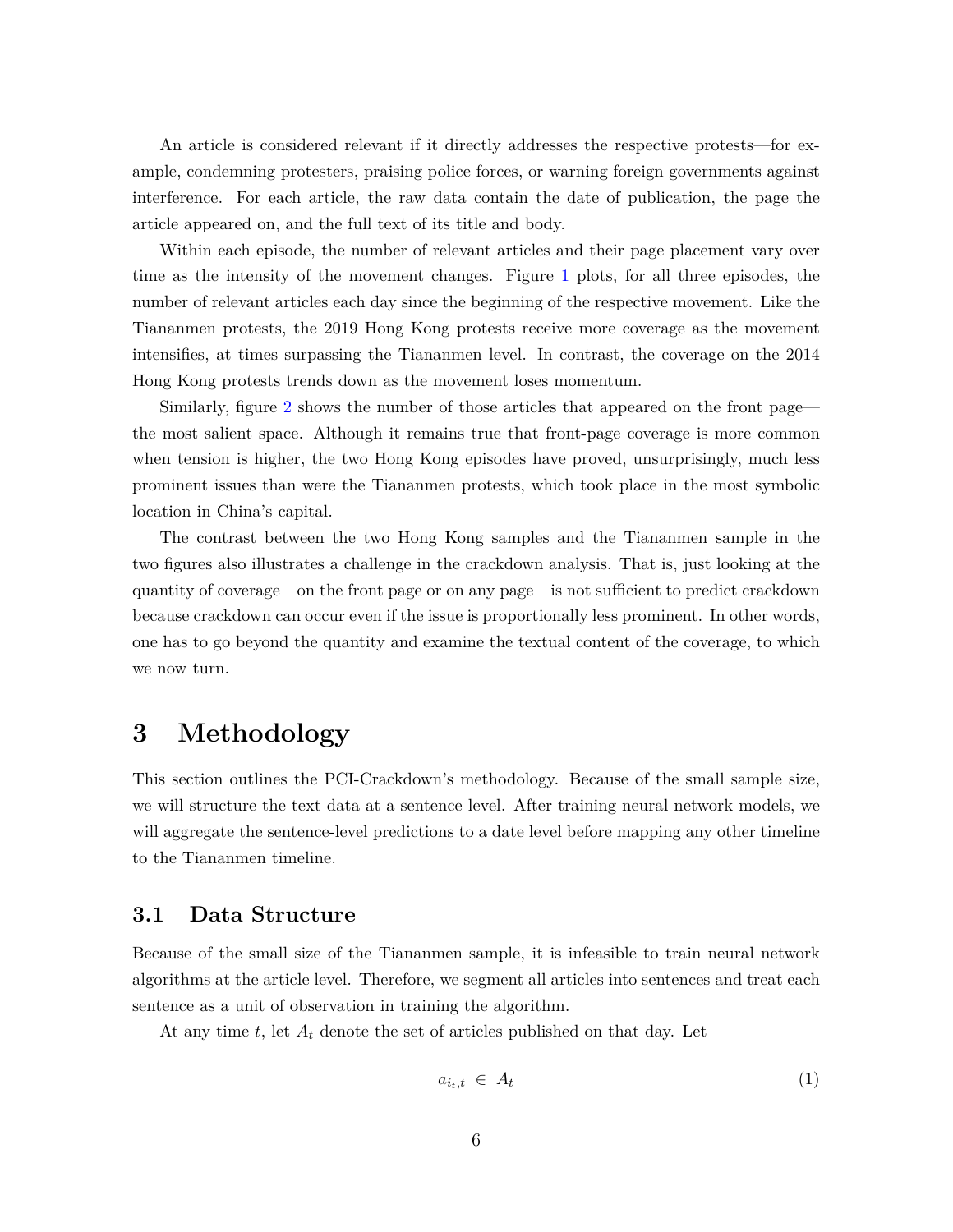Figure 1: Coverage of Protests over Time

<span id="page-6-0"></span>

Figure 2: Front-Page Coverage of Protests over Time

<span id="page-6-1"></span>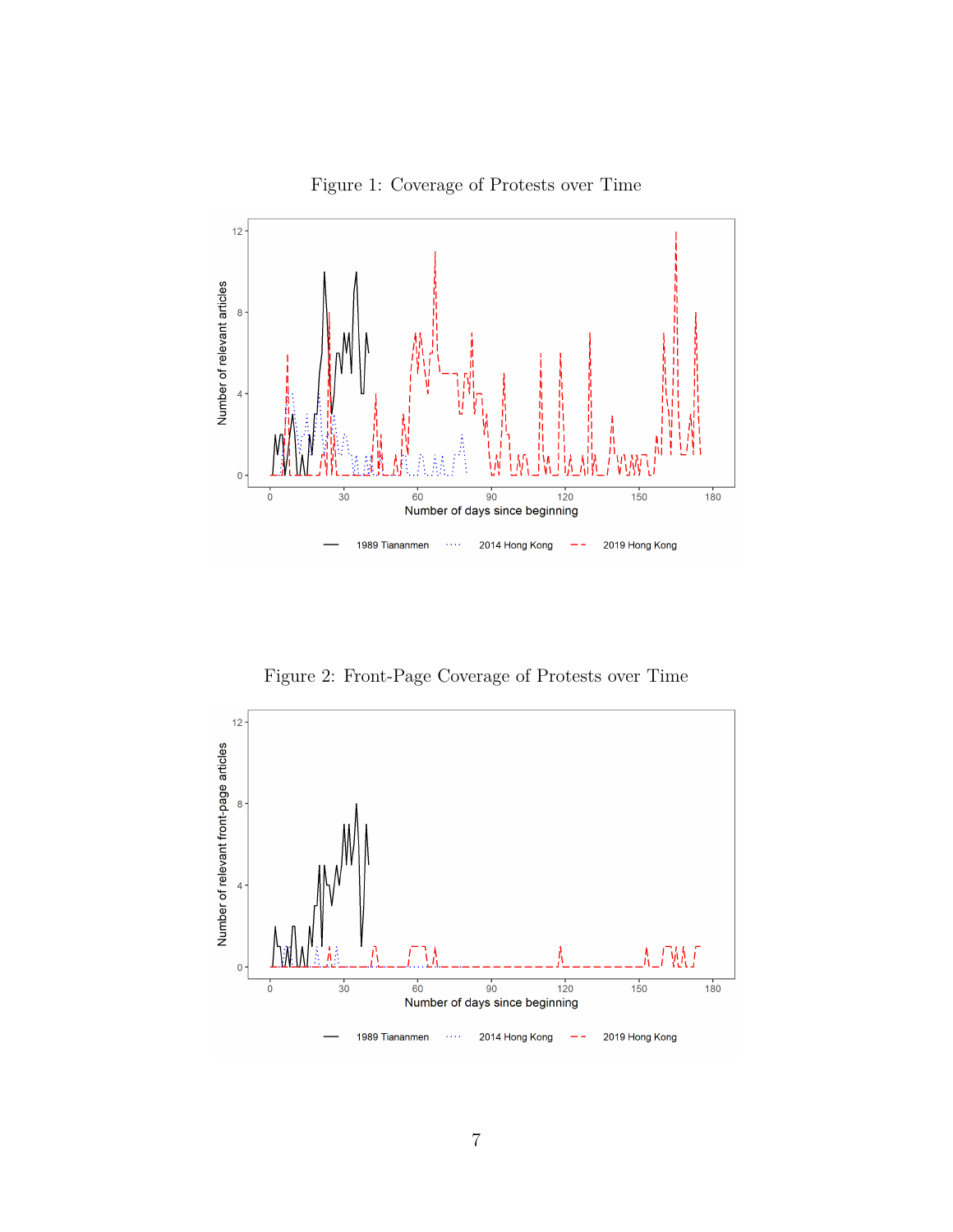denote the  $i_t$ -th article published at time  $t$ . Let

$$
s_{j_{i_t},i_t,t} \in a_{i_t,t} \tag{2}
$$

denote the  $j_{i_t}$ -th sentence in the  $i_t$ -th article published at time *t*. To reduce notations, when there is no ambiguity, we simply write  $a_t$  as a generic time-*t* article and  $s_t$  as a generic time-*t* sentence. The raw data of each article contain its title and body. However, for simplicity, we do not treat title sentences and body sentences differently. We also do not use the page number in the analysis because of the different salience levels between Tiananmen and Hong Kong.

We use  $T^0$  to denote the Tiananmen timeline and  $T'$  to denote other generic timelines to map to  $T^0$ , such as the timelines of the two Hong Kong protests. We normalize all timelines such that  $t = 0$  represents the beginning of the respective event horizon.

We use stratified sampling (by article) to split the Tiananmen sample into training data and validation data, such that, for each article, 80 percent of the sentences are randomly assigned to the training set and the other 20 percent to the validation set. The training data are used to compute the optimal algorithm under a set of specifications, also known as *hyperparameters*. The validation data are then used to search for the optimal hyper-parameters. The best algorithm, therefore, is the one that most closely fits the validation data, not the training data.

### **3.2 Model**

We train a neural network algorithm  $\hat{f}$  such that, for each sentence  $s_t$  (published at time *t*) in the training data, the algorithm gives a prediction  $\hat{f}(s_t)$  for the time of publication by minimizing the mean absolute error (MAE). That is,

$$
\hat{f} \equiv \operatorname{argmin}_{f} \text{MAE}(t, f(s_t)). \tag{3}
$$

Therefore, the prediction is correct if  $\hat{f}(s_t) = t$ . In modeling, we treat the time of publication as a continuous variable that happens to have integer realizations in the training sample.

In this step, it is important that a monotonic relationship exists in the training data between the time of publication and the severity of the tension in the movement. As we mentioned before, this assumption is largely satisfied because the Chinese government's attitude toward student protesters was indeed increasingly more negative after April 25, 1989.

We build the structure of the algorithm  $\hat{f}$  following Chan and Zhong [\(2019\)](#page-17-3). It consists of a sequence of neural network models, including a word embedding layer, a recurrent neural networks layer, and a multilayer perceptron layer. Figure [3](#page-8-0) outlines the structure of the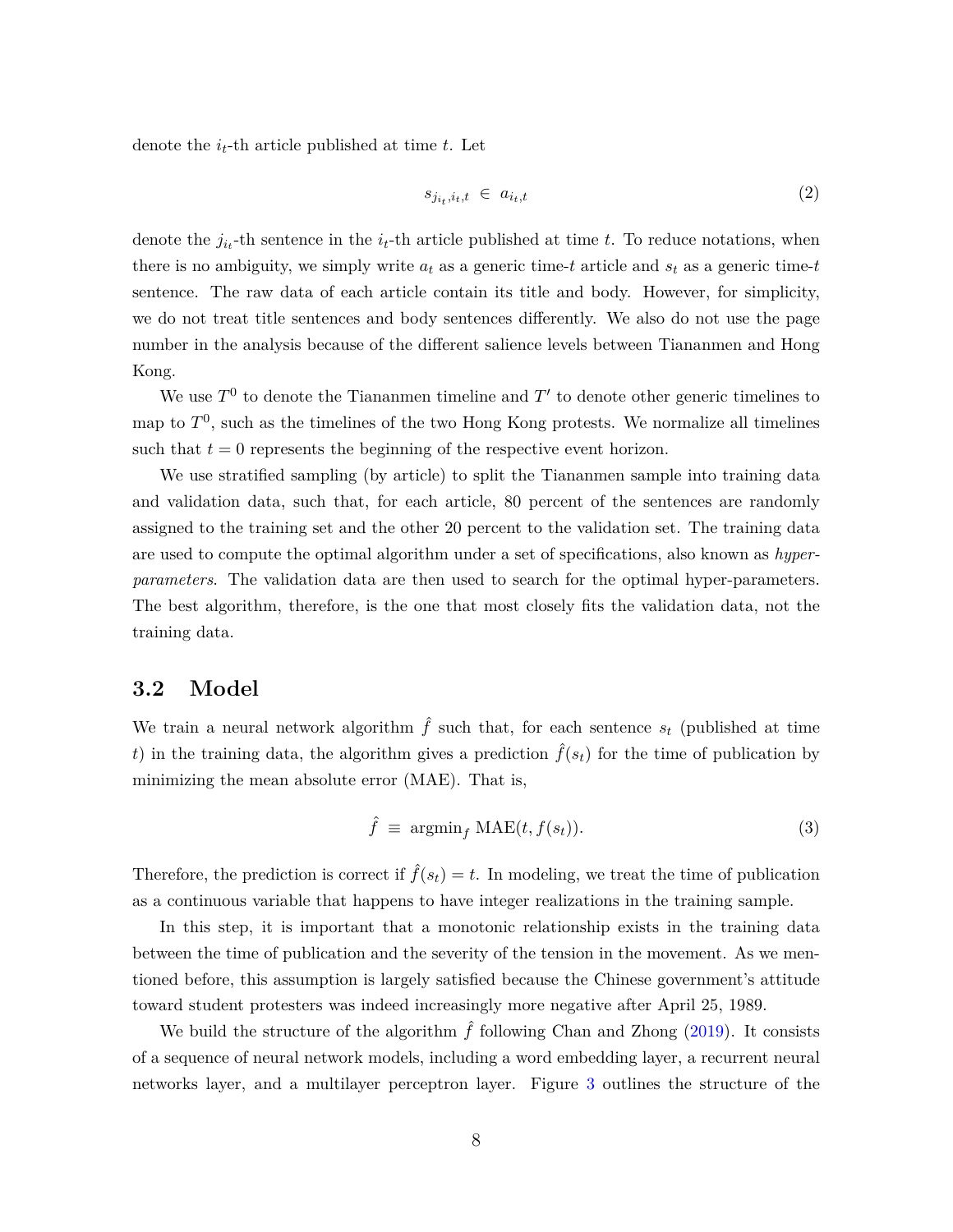<span id="page-8-0"></span>

Figure 3: Model Overview

algorithm. From the top to the bottom of the figure, the blue, yellow, and green nodes represent the inputs, neural network models, and output, respectively. An arrow means the (interim) output of the origin node is used as the (interim) input of the destination node. The algorithm takes texts as its input and produces a date predictor as its output. Interested readers are referred to Chan and Zhong [\(2019\)](#page-17-3) for details about the algorithm's components, which are omitted here.

The text, as a sequence of words, is first fed to a word embedding layer—a widely used technique in natural language processing pioneered by Mikolov et al. [\(2013\)](#page-18-13)—that maps each word or phrase to a numeric vector. In doing so, it reduces the dimensionality of texts while preserving the semantic relationships between words.<sup>[11](#page-8-1)</sup>

We then feed the outputs of the word embedding layer into a recurrent neural network, which specializes in processing sequential data (such as sentences and articles) into a vector of hidden variables.<sup>[12](#page-8-2)</sup> In this paper, we implement a type of recurrent neural network called *gated recurrent units*, developed by Cho et al. [\(2014\)](#page-17-12).

<span id="page-8-1"></span><sup>11.</sup> In this paper, we apply the Chinese-language word embedding developed by Li et al. [\(2018\)](#page-18-14), which is a neural network algorithm trained on all Chinese words and phrases that have appeared in the People's Daily—the same data source as ours—between 1946 and 2017.

<span id="page-8-2"></span><sup>12.</sup> See Salehinejad et al. [\(2017\)](#page-19-11) for a survey on recent advancements in this literature.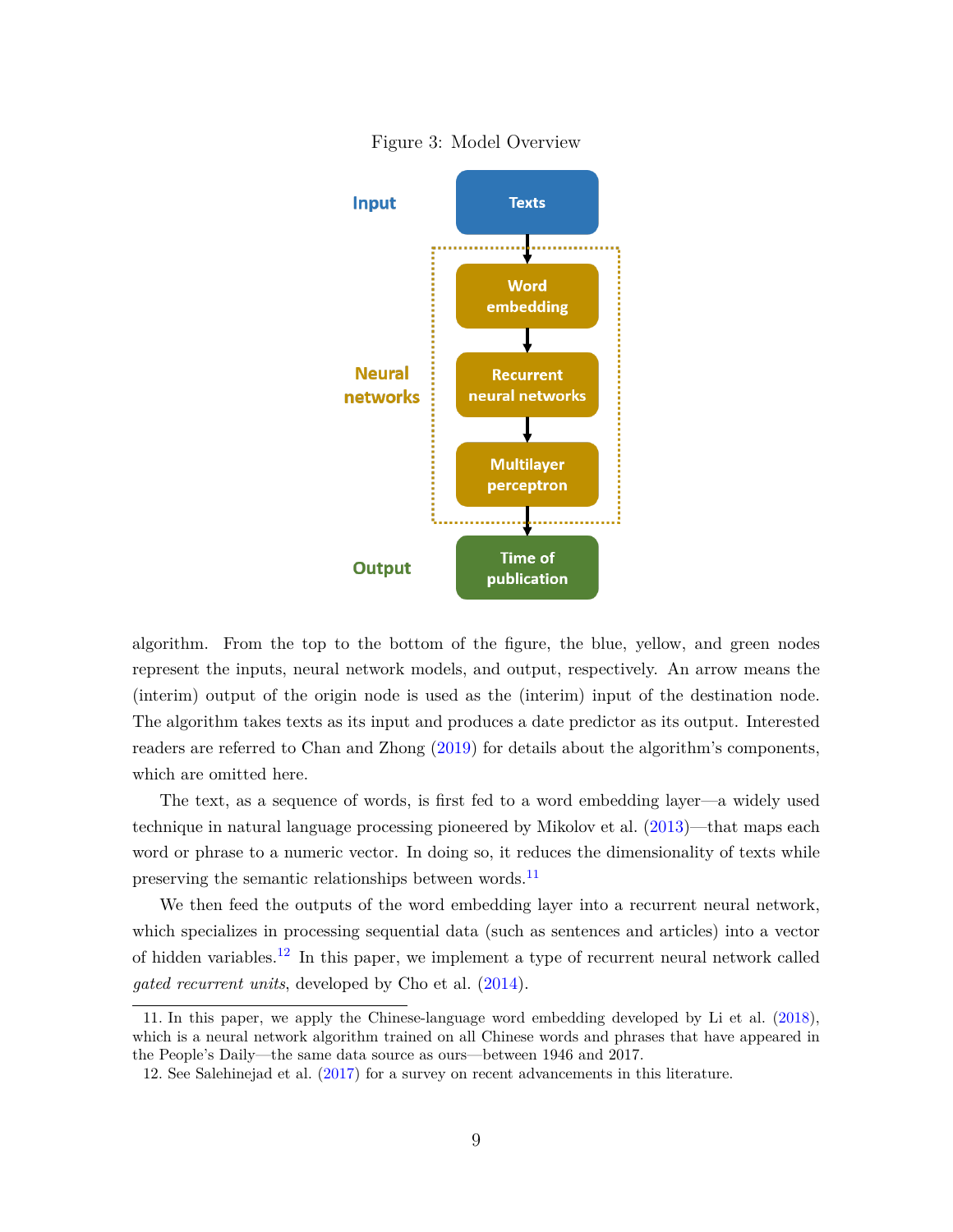Finally, the hidden variables of the text are passed on to one last layer of multilayer perceptrons, a basic form of neural network model, before generating a date predictor.

Modeling the above layers requires the researcher to optimize the set of hyper-parameters that control the complexity of each layer. To find the appropriate hyper-parameters, we implement a simulated annealing algorithm (see Kirkpatrick, Gelatt, and Vecchi [1983\)](#page-18-15) to search for the hyper-parameters that optimize the classification performance on the validation data.

### **3.3 Constructing the PCI-Crackdown**

The trained algorithm is not sufficient for mapping timelines, because  $\hat{f}$  is a sentence-level algorithm, but our goal is to create a date-to-date mapping between timelines. Therefore, we need to aggregate the algorithm's predictions from the sentence level to the date level before creating the mapping.

#### **3.3.1 Aggregation**

To put the issue in context, figure [4](#page-10-0) plots the fitted time against the actual time for the Tiananmen sample, where each data point represents a sentence. Although the sentences generally fall along the 45-degree line, which is what the algorithm was trained to do, substantial noise occurs because not all sentences are central to an article's meaning.

We use a two-step process to aggregate the predictions. First, we summarize each article using its highest-scoring sentences. That is, for a generic article *a*, we calculate the mean of the  $k_1 \in \mathbb{N}$  highest scores among all its sentences, as

$$
S_1(a;k_1) \equiv \max_{a' \subseteq a, |a'| = k_1} \left\{ \frac{1}{|a'|} \sum_{s \in a'} \hat{f}(s) \right\}.
$$
 (4)

The rationale for not including all sentences in an article is that, in any natural language document, not all sentences carry the same weight in delivering the meaning of the text. In the current context, the sentences that are the harshest on the protests can best represent how strong the article's position is about the protests.

In the second step, we summarize each date using its highest-scoring articles. Similar to the previous calculation, for the generic date *t*, we calculate the average of the  $k_2 \in \mathbb{N}$  highest scores among all its articles, *A<sup>t</sup>* , as

<span id="page-9-0"></span>
$$
S_2(t; k_1, k_2) \equiv \max_{A' \subseteq A_t, |A'| = k_2} \left\{ \frac{1}{|A'|} \sum_{a \in A'} S_1(a; k_1) \right\}.
$$
 (5)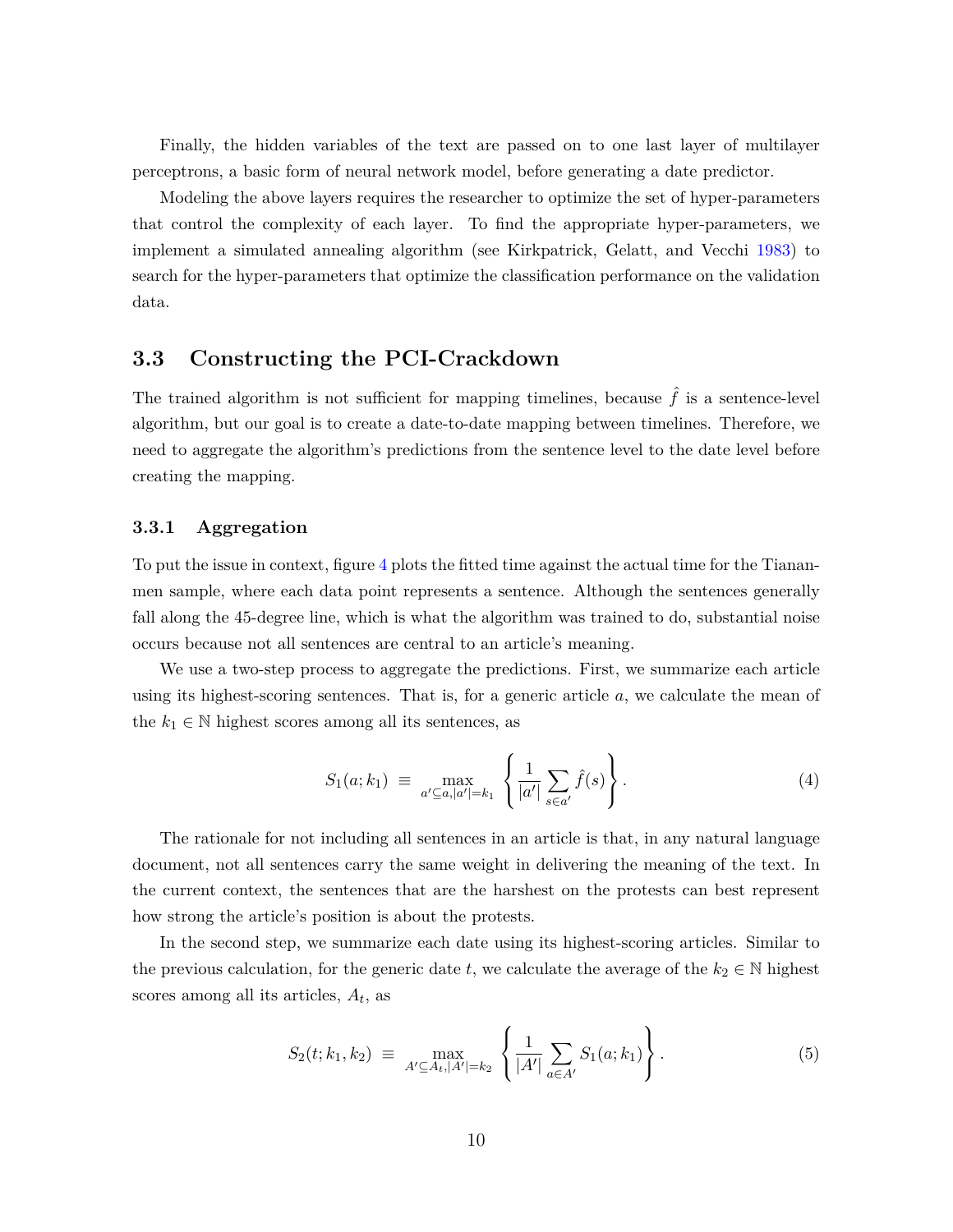#### Figure 4: Fitted Tiananmen Sample

<span id="page-10-0"></span>

The rationale for not including all articles in a day is similar; the harshest articles are the most representative of the government's attitude held on that day.

Finally, we have left unspecified the values of parameters  $k_1$  and  $k_2$ . They will be determined in the next subsection, which defines the PCI-Crackdown.

#### **3.3.2 The PCI-Crackdown**

The *S*<sup>2</sup> score defined in equation [\(5\)](#page-9-0) allows us to estimate the relationship between the score  $S_2(t; k_1, k_2)$  at time *t* and the actual time *t* in the Tiananmen timeline  $T^0$ . Because the function  $S_2(\cdot; k_1, k_2)$  can then be applied to any other timeline  $T'$ , any  $T'$  can be mapped back to  $T^0$ .

To do that mapping, we first use the aggregated data  $\{S_2(t; k_1, k_2), t\}_{t \in T^0}$  to estimate a locally estimated scatterplot smoothing regression model  $\hat{g}$  by minimizing the weighted mean squared error (WMSE),<sup>[13](#page-10-1)</sup> such that  $\hat{g}(S_2)$  gives the estimated time of publication that is associated with score *S*2. That is,

<span id="page-10-1"></span><sup>13.</sup> The weight function is a tricube function.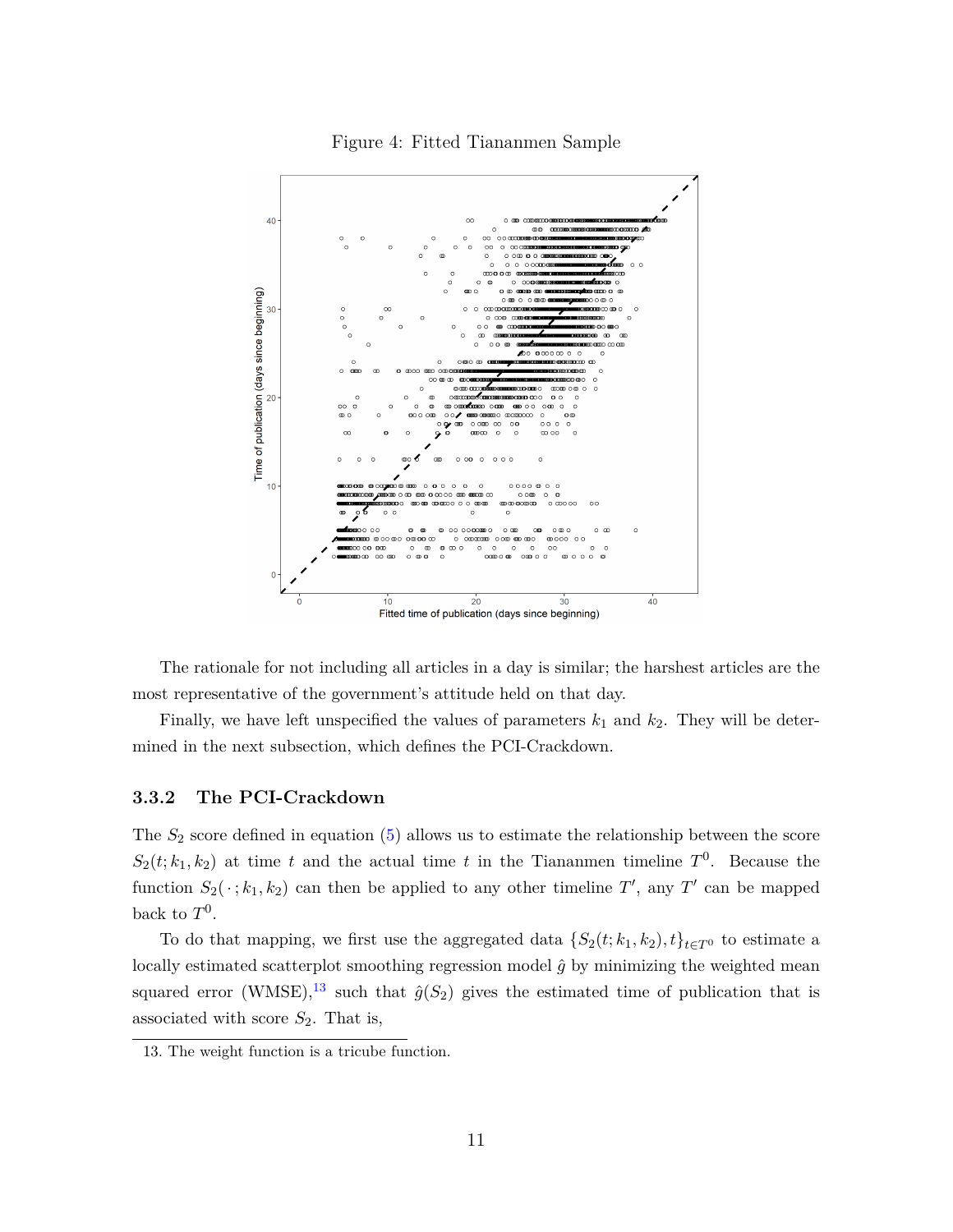$$
\hat{g} \equiv \operatorname{argmin}_{g} \text{WMSE}(t, g(S_2)). \tag{6}
$$

Furthermore, we choose the values for  $k_1$  and  $k_2$  such that they minimize the mean standard error of *g*—that is, they are chosen to make *g* most closely fit the aggregated data. We use  $g^*$  to denote the function  $g$  that is associated with the optimized parameters  $k_1$  and  $k_2$ . Similarly, we use  $S_1^*$  and  $S_2^*$  to denote the optimized  $S_1$  and  $S_2$  scores.

Once the model  $g^*$  is estimated, we are ready to define the PCI-Crackdown, a method to map any other timeline to the Tiananmen timeline.

For any timeline  $T'$ , the PCI-Crackdown for time  $t \in T'$  is given by

$$
\mathcal{C}(t) \equiv g^*(S_2^*(t)). \tag{7}
$$

Alternatively, the PCI-Crackdown can be written as  $\mathcal{C}(t) = (g^* \circ S_2^*)(t)$ , which stresses the fact that the indicator has two components: (1) aggregating the sentence predictions to a date level using  $S_2^*$  and (2) mapping the date-level score to the Tiananmen timeline using  $g^*$ .

### <span id="page-11-0"></span>**4 Results**

Before showing the main results, we visualize the  $S_2^*$  score and the estimated  $g^*$  curve for the Tiananmen sample in figure [5.](#page-12-0) Each point in the figure corresponds to one day in the Tiananmen timeline, with the vertical axis representing the actual time *t* and the horizontal axis representing the aggregate fitted time  $S_2^*(t)$ . The curve is the estimated function  $g^*$ establishing the relationship between the actual time and its associated aggregate score.

For any future protest timeline of interest, the PCI-Crackdown is obtained by first calculating the aggregate score and then finding the counterfactual date using the  $g^*$  curve in figure [5.](#page-12-0)

### **4.1 The PCI-Crackdown for the 2019 Hong Kong Protests**

Figure [6](#page-13-0) shows the daily PCI-Crackdown for the 2019 Hong Kong protests from June 15, 2019 (the day the People's Daily started to talk about the movement), to December 2, 2019 (the time of this writing). Also plotted in the figure is a set of events that are relevant to the Hong Kong protests, which we will discuss in subsection [4.2.2.](#page-14-0)

Although the level of tension in the month or so leading up to the Tiananmen crackdown was largely increasing, the tension in the 2019 Hong Kong protests can and did have its ups and downs, as the figure shows. On August 5, 2019, the indicator reaches as high as May 26, 1989, which is fewer than 10 counterfactual days from a crackdown. It spikes to that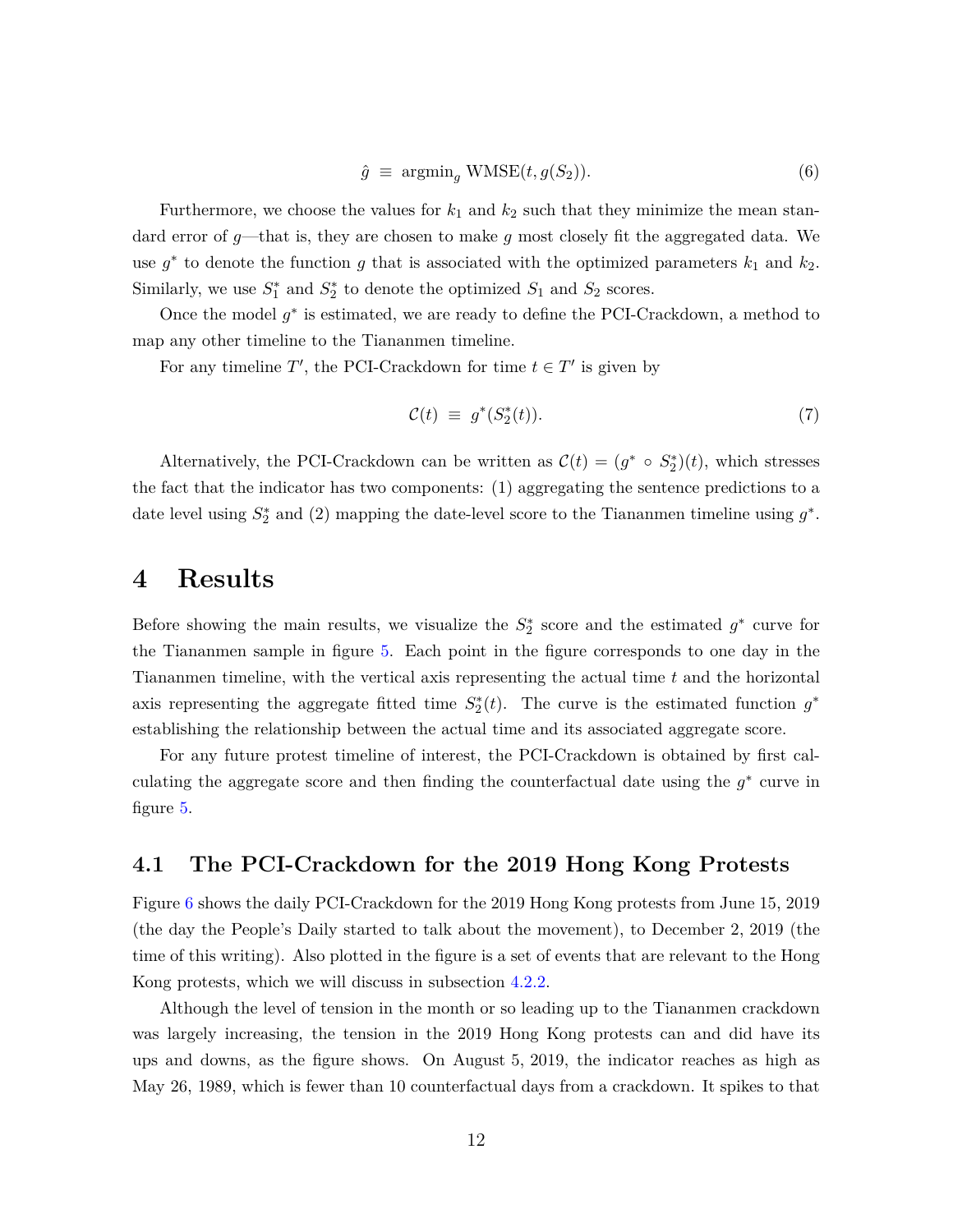<span id="page-12-0"></span>

Figure 5: Fitted Tiananmen Sample (Aggregated)

level again on November 13 and 14, 2019, as violent confrontations between protesters and local police escalated after the relatively calmer October. Moreover, while the value of the indicator fluctuates over time, it has stayed well within three weeks of the June 4 crackdown line, suggesting that the situation has been rather tense throughout the entire movement.

We use an example to show that, when the indicator jumps up, it indeed corresponds to an escalation of rhetoric in the articles. From August 3 to 5, 2019, the PCI-Crackdown drastically increases from May 10 to 26, 1989—a jump by more than two (counterfactual) weeks in just two days. On August 3,  $2019$ ,  $^{14}$  $^{14}$  $^{14}$  a newspaper article praising local police said that law enforcement was "professional and restrained." Despite protesters' violent and illegal behavior, police officers deployed only minimum force and "worked very hard" to maintain "societal order." Similarly, on May 11,  $1989$ ,  $15$  a newspaper article discussed how to achieve stability as student protests dragged on. The article called for "calm, rationality, restraint, and order," saying that, despite student strikes and protests, the authorities handled the situation with restraint and "had done a lot to try to restore order." These two articles,

<span id="page-12-2"></span><span id="page-12-1"></span><sup>14.</sup> See People's Daily [\(2019\)](#page-19-12).

<sup>15.</sup> The People's Daily did not publish any article on May 10, 1989, that was relevant to the Tiananmen protests. The May 11 article (People's Daily [1989e\)](#page-19-13) was the closest one.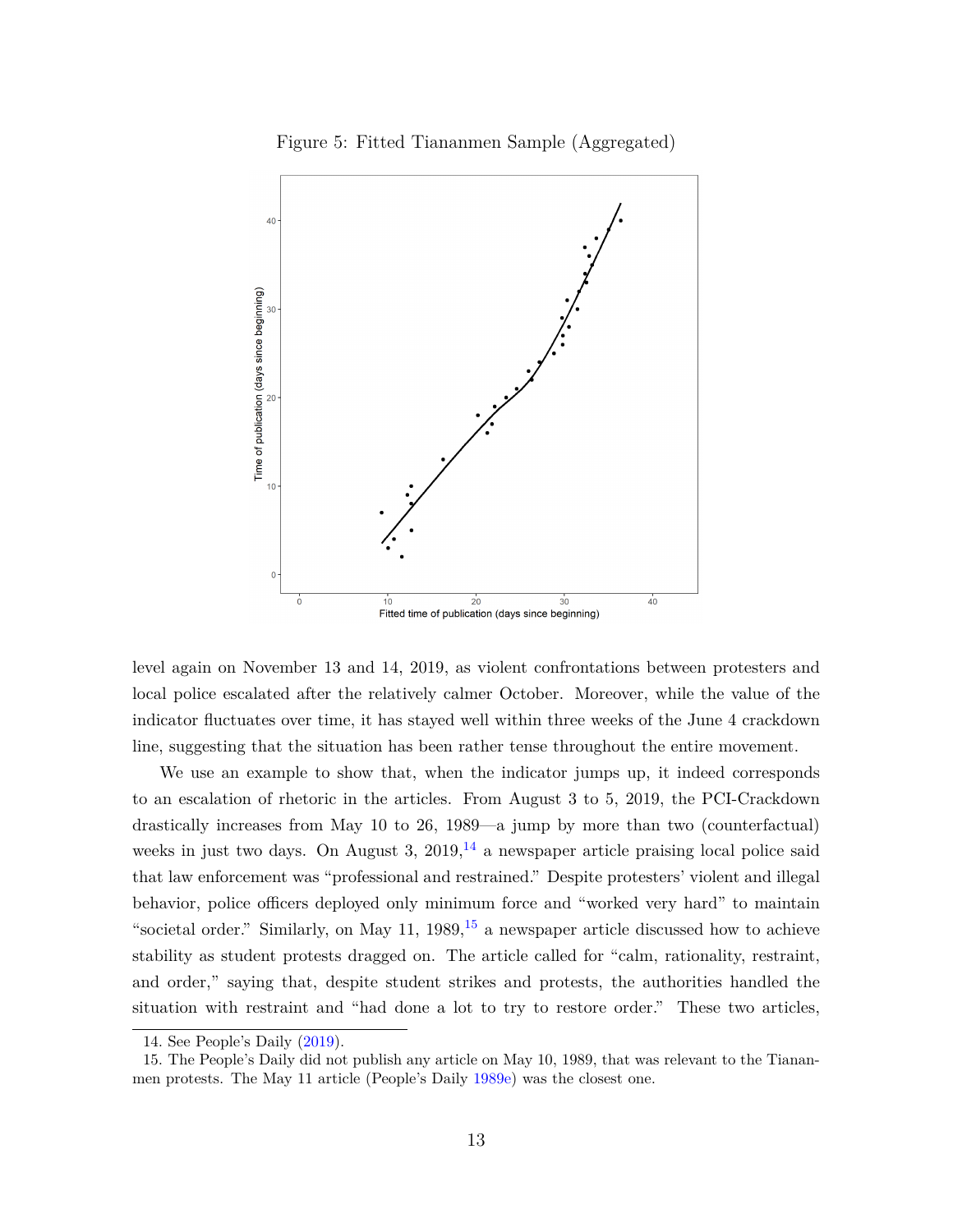<span id="page-13-0"></span>

Figure 6: PCI-Crackdown for the 2019 Hong Kong Protests

despite coming from two different contexts that are decades apart, share a similar, relatively measured tone.

However, on August 5, 2019, only two days later, the newspaper suddenly soured on Hong Kong. Articles published that day signaled a strong sense of urgency. They argued that the months-long protests had severely affected the entire Hong Kong economy. The retail industry was taking the hardest hit in revenues, while tourism and its related sectors were slammed by the violence as well. The top priority for Hong Kong, the newspaper said, was to immediately restore societal order. Similarly, articles published on May 26, 1989, also sounded urgent. They tied whether the student protests could be swiftly stopped to the fate of the Communist Party, the country, and the well-being of the Chinese people. Again, despite the difference in context, the algorithm links these two dates together by the similar urgency in the articles' rhetoric.

A similar comparison between articles published on May 26, 1989, and November 13 and 14, 2019, shows the same rhetorical connection, which is omitted here to avoid repetition.

### **4.2 Validation**

Formally validating the predictive power of the PCI-Crackdown is challenging because there has not been any military crackdown on Hong Kong protests by the Chinese government. In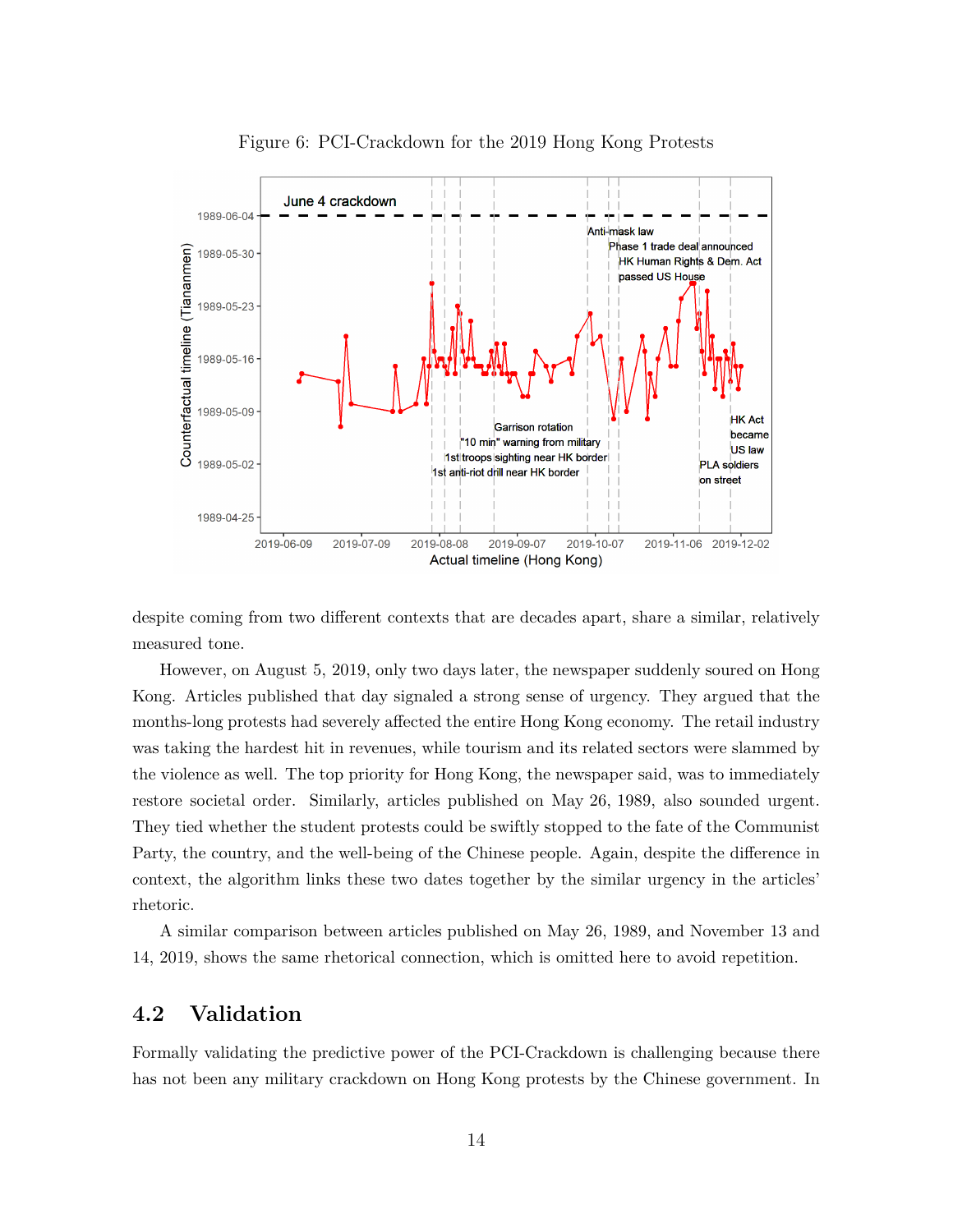this section, we attempt to tackle this issue with a partial validation.

#### **4.2.1 Other Signs of a Possible Crackdown**

Although no data are available that would allow us to validate true positives, we establish circumstantial evidence showing that, when the PCI-Crackdown is high, it tends to coincide with signs that the Chinese military might be ready to move forward with such a crackdown, even if it has not done so yet.

Figure [6](#page-13-0) shows a set of events related to the Hong Kong protests. As the timing demonstrates, the dates when the PCI-Crackdown reaches the peak value of May 26, 1989, coincide with the time when unusual moves by the Chinese military were observed, such as the first anti-riot drill near the mainland-Hong Kong border, an explicit warning from the Chinese military that it could reach Hong Kong within 10 minutes, the announcement of a Beijingbacked anti-mask law by the Hong Kong government, and, most recently, the sighting of Chinese soldiers on Hong Kong streets for the first time. In other words, the higher value of the indicator does seem to correspond to higher tension.

Another way to obtain partial validation is to look at how responsive the indicator is to the ups and downs of tension. For example, on October 12, 2019, the United States and China announced that they would soon sign a phase 1 trade deal, an issue that could be seen as giving the United States leverage over China to peacefully resolve the Hong Kong crisis. Consistently, the PCI-Crackdown dropped from May 19, 1989, the counterfactual date before the announcement, to May 8, 1989, the counterfactual date after the announcement.

#### <span id="page-14-0"></span>**4.2.2 The PCI-Crackdown for the 2014 Hong Kong Protests**

We are also able to validate true negatives—episodes for which the PCI-Crackdown predicts no crackdown and, consistently, no crackdown took place. The 2014 Umbrella Movement, an earlier series of protests in Hong Kong, is such an example.

Figure [7](#page-15-1) shows the daily PCI-Crackdown for the Hong Kong protests from October 1 to December 14, 2014—the first and last days when the People's Daily talked about the Umbrella Movement.

In comparison to the 2019 episode, the 2014 Hong Kong protests have a generally lower PCI-Crackdown score. For the 2019 episode, the indicator is higher than May 17, 1989, about a quarter of the time, whereas for the 2014 episode, the indicator is never higher than May 17, 1989. Moreover, the indicator's value trended downward over time, reaching May 5, 1989, in the end. Therefore, the PCI-Crackdown would have predicted a negative, which is consistent with what actually happened in 2014: the protests heated up at the beginning of the movement but soon lost momentum. The protests took an on-and-off pattern several times before ending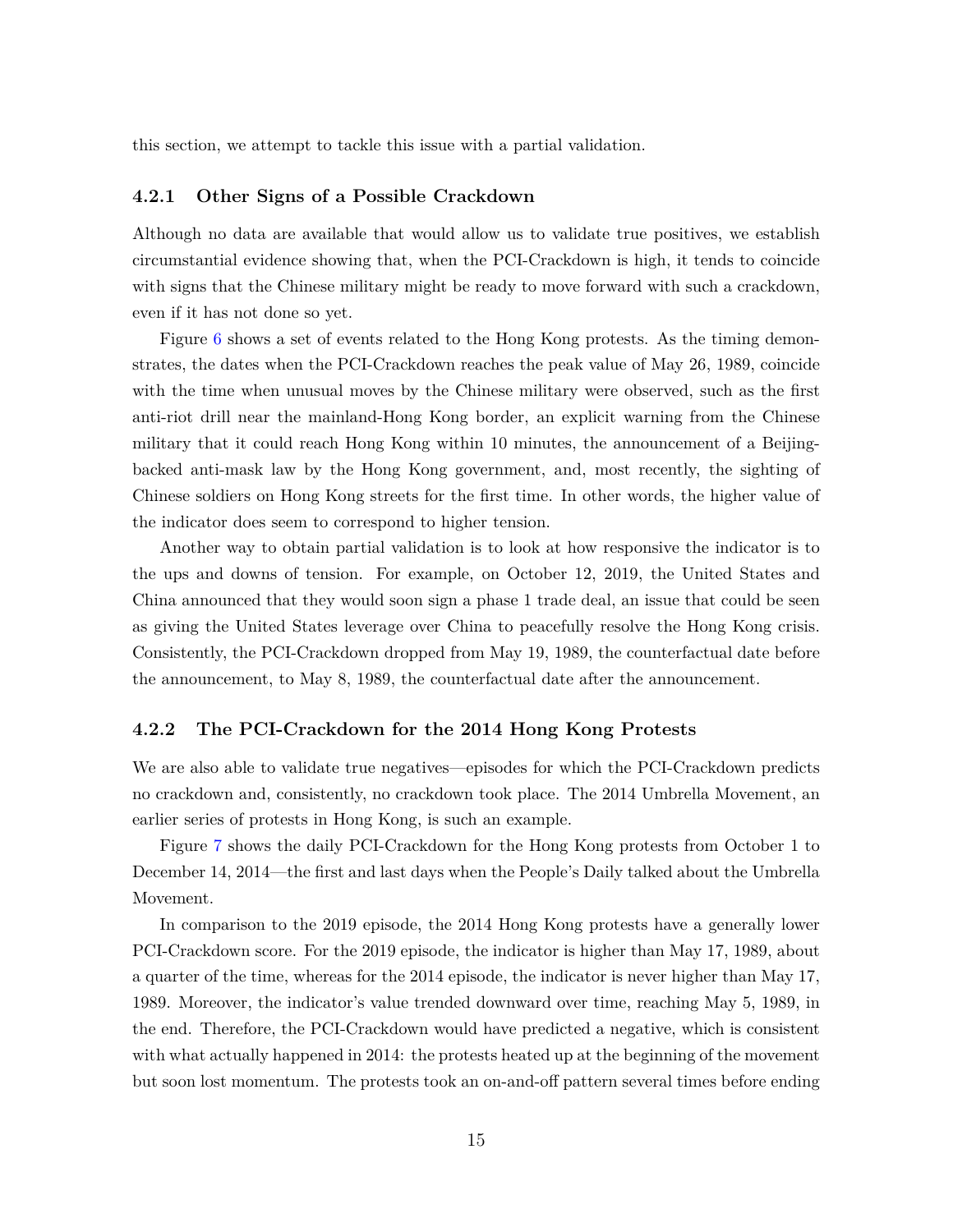<span id="page-15-1"></span>

Figure 7: PCI-Crackdown for the 2014 Hong Kong Protests

near the year's end. Moreover, there was never any speculation of a crackdown, and none happened.

# <span id="page-15-0"></span>**5 Conclusion**

We have developed the PCI-Crackdown for the ongoing 2019 Hong Kong protests, which attempts to predict on a daily basis how close in time the movement is to a Tiananmen-like crackdown by the Chinese government. We have built this tool relying solely on the text of the People's Daily and a set of neural network models. The project is relevant in a practical sense because the official newspaper is still in print, and the political crisis in Hong Kong is far from over at the time of this writing. The indicator, therefore, provides a timely and effective way to monitor the evolution of the protests.

We note that the PCI-Crackdown is specific to China, because the algorithm was trained using Tiananmen protests data. Therefore, the exact model would not apply to protests and crackdowns elsewhere. However, the method of constructing the PCI-Crackdown may have applicability in some other settings. The method leverages the fact that there is a well-defined event with a monotonically increasing severity (i.e., the month leading up to the Tiananmen crackdown) and that the data label to be predicted—the time of publication in the People's Daily—is available in the dataset. These two characteristics have allowed us to turn the date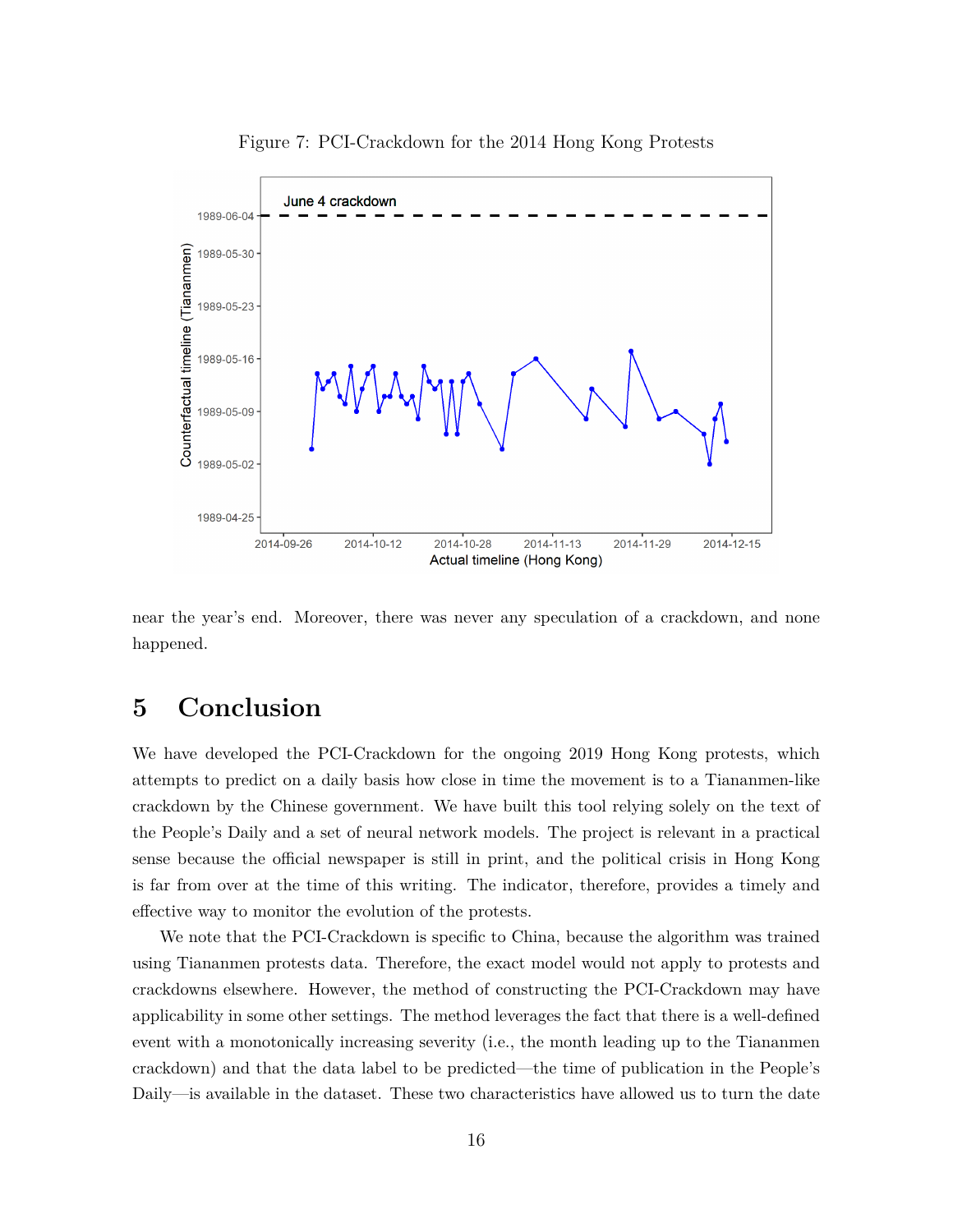variable into a proxy for the severity of the tension, which is abstract and otherwise difficult to measure. The same method, therefore, may be applicable to other settings in which these two characteristics are present. We leave this interesting possibility to future research.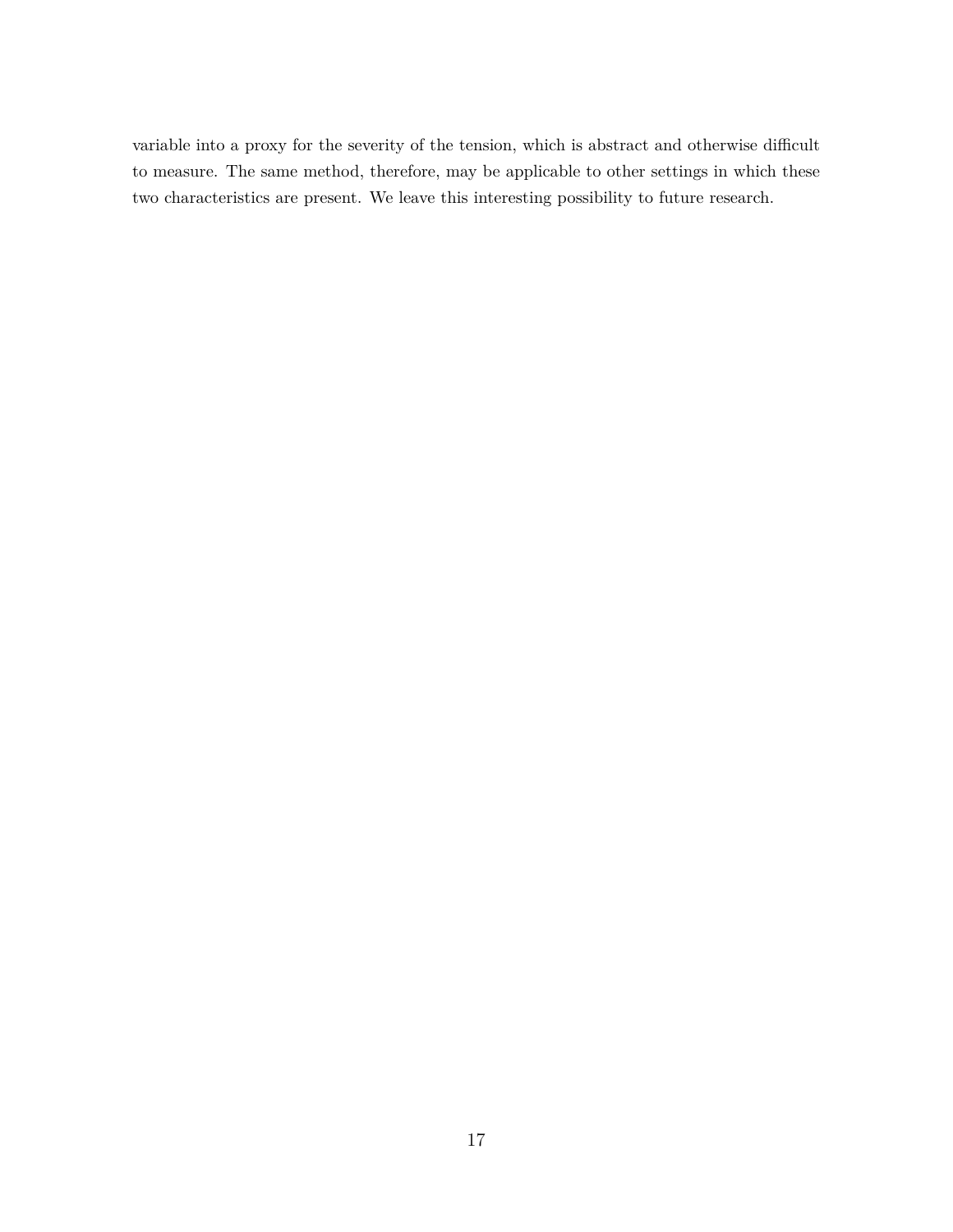# **References**

- <span id="page-17-6"></span>Adena, Maja, Ruben Enikolopov, Maria Petrova, Veronica Santarosa, and Ekaterina Zhuravskaya. 2015. "Radio and the Rise of the Nazis in Prewar Germany." *Quarterly Journal of Economics* 130 (4): 1885–1939.
- <span id="page-17-8"></span>Agrawal, Sharan, Elliott Ash, Daniel Chen, Simranjyot S. Gill, Amanpreet Singh, and Karthik Venkatesan. 2017. "Affirm or Reverse? Using Machine Learning to Help Judges Write Opinions." NBER Working Paper, National Bureau of Economic Research. Cambridge, MA, June.
- <span id="page-17-9"></span>Aletras, Nikolaos, Dimitrios Tsarapatsanis, Daniel Preoţiuc-Pietro, and Vasileios Lampos. 2016. "Predicting Judicial Decisions of the European Court of Human Rights: A Natural Language Processing Perspective." *PeerJ Computer Science* 2:e93.
- <span id="page-17-10"></span>Athey, Susan. 2017. "Beyond Prediction: Using Big Data for Policy Problems." *Science* 355 (6324): 483–485.
- <span id="page-17-2"></span>BBC. 2019. "The Hong Kong Protests Explained in 100 and 500 Words." November 28.
- <span id="page-17-1"></span>Cantoni, Davide, David Y Yang, Noam Yuchtman, and Y Jane Zhang. 2019. "Protests as Strategic Games: Experimental Evidence from Hong Kong's Antiauthoritarian Movement." *Quarterly Journal of Economics* 134 (2): 1021–1077.
- <span id="page-17-3"></span>Chan, Julian TszKin, and Weifeng Zhong. 2019. "Reading China: Predicting Policy Change with Machine Learning." AEI Economics Working Paper 2018-11, American Enterprise Institute. Washington, DC, April.
- <span id="page-17-12"></span>Cho, Kyunghyun, Bart van Merriënboer, Çağlar Gülçehre, Dzmitry Bahdanau, Fethi Bougares, Holger Schwenk, and Yoshua Bengio. 2014. "Learning Phrase Representations Using RNN Encoder–Decoder for Statistical Machine Translation." In *Proceedings of the 2014 Conference on Empirical Methods in Natural Language Processing,* 1724–1734.
- <span id="page-17-4"></span>Enikolopov, Ruben, Maria Petrova, and Ekaterina Zhuravskaya. 2011. "Media and Political Persuasion: Evidence from Russia." *American Economic Review* 101 (7): 3253–3285.
- <span id="page-17-5"></span>Gentzkow, Matthew A., and Jesse M. Shapiro. 2004. "Media, Education and Anti-Americanism in the Muslim World." *Journal of Economic Perspectives* 18 (3): 117–133.
- <span id="page-17-11"></span>Gentzkow, Matthew, Bryan Kelly, and Matt Taddy. 2019. "Text as Data." *Journal of Economic Literature* 57 (3): 535–74.
- <span id="page-17-7"></span>Gerrish, Sean, and David M. Blei. 2011. "Predicting Legislative Roll Calls from Text." In *Proceedings of the 28th International Conference on Machine Learning,* 489–496.
- <span id="page-17-0"></span>Goldstone, Jack A., and Charles Tilly. 2001. "Threat (and Opportunity): Popular Action and State Response in the Dynamics of Contentious Action." In *Silence and Voice in the Study of Contentious Politics,* edited by Ronald R. Aminzade, Jack A. Goldstone, Doug McAdam, Elizabeth J. Perry, William H. Sewell, Sidney Tarrow, and Charles Tilly, 179–194. Cambridge, MA: Cambridge University Press.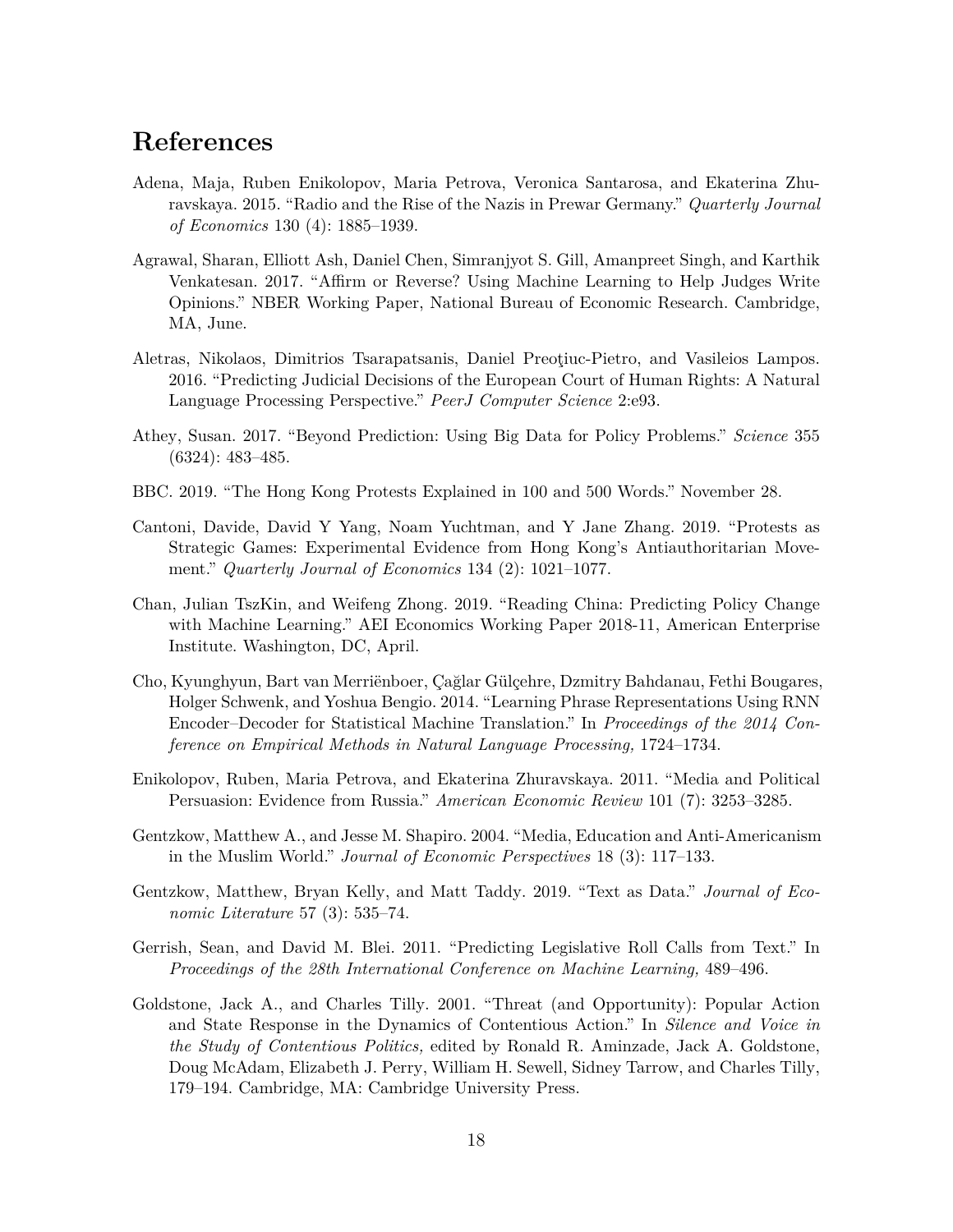- <span id="page-18-7"></span>Guo, Fangjian, Charles Blundell, Hanna Wallach, and Katherine Heller. 2015. "The Bayesian Echo Chamber: Modeling Social Influence via Linguistic Accommodation." In *Proceedings of the 18th International Conference on Artificial Intelligence and Statistics,* 315–323.
- <span id="page-18-8"></span>Hansen, Stephen, Michael McMahon, and Andrea Prat. 2018. "Transparency and Deliberation within the FOMC: A Computational Linguistics Approach." *Quarterly Journal of Economics* 133 (2): 801–870.
- <span id="page-18-11"></span>Katz, Daniel M., Michael J. Bommarito II, and Josh Blackman. 2017. "A General Approach for Predicting the Behavior of the Supreme Court of the United States." *PLoS ONE* 12  $(4): 1-18.$
- <span id="page-18-15"></span>Kirkpatrick, S., C. D. Gelatt, and M. P. Vecchi. 1983. "Optimization by Simulated Annealing." *Science* 220 (4598): 671–680.
- <span id="page-18-9"></span>Kraft, Peter, Hirsh Jain, and Alexander M. Rush. 2016. "An Embedding Model for Predicting Roll-Call Votes." In *Proceedings of the 2016 Conference on Empirical Methods in Natural Language Processing,* 2066–2070.
- <span id="page-18-1"></span>Lasswell, Harold D. 1927. *Propaganda Technique in the World War.* Oxford: Knopf.
- <span id="page-18-6"></span>Lawson, Chappell, and James A. McCann. 2005. "Television News, Mexico's 2000 Elections and Media Effects in Emerging Democracies." *British Journal of Political Science* 35 (1): 1–30.
- <span id="page-18-14"></span>Li, Shen, Zhe Zhao, Renfen Hu, Wensi Li, Tao Liu, and Xiaoyong Du. 2018. "Analogical Reasoning on Chinese Morphological and Semantic Relations." In *Proceedings of the 56th Annual Meeting of the Association for Computational Linguistics,* 138–143.
- <span id="page-18-2"></span>Lippmann, Walter. 1922. *Public Opinion.* New York: Harcourt, Brace.
- <span id="page-18-13"></span>Mikolov, Tomas, Kai Chen, Greg Corrado, and Jeffrey Dean. 2013. "Efficient Estimation of Word Representations in Vector Space." In *Proceedings of the International Conference on Learning Representations,* 1–12.
- <span id="page-18-12"></span>Mullainathan, Sendhil, and Jann Spiess. 2017. "Machine Learning: An Applied Econometric Approach." *Journal of Economic Perspectives* 31 (2): 87–106.
- <span id="page-18-10"></span>Nay, John J. 2017. "Predicting and Understanding Law-Making with Machine Learning." *PLoS ONE* 12 (5): 1–14.
- <span id="page-18-0"></span>Olson, Mancur. 1965. *The Logic of Collective Action.* Cambridge, MA: Harvard University Press.
- <span id="page-18-5"></span>People's Daily. 1989a. "Authorities Hold Talks with Capital University Students." April 29.
- <span id="page-18-4"></span>. 1989b. "Beijing Residents and Students Visit Injured Soldiers in Hospital." May 29.
- <span id="page-18-3"></span>. 1989c. "Beijing University Students Take to the Street." April 28.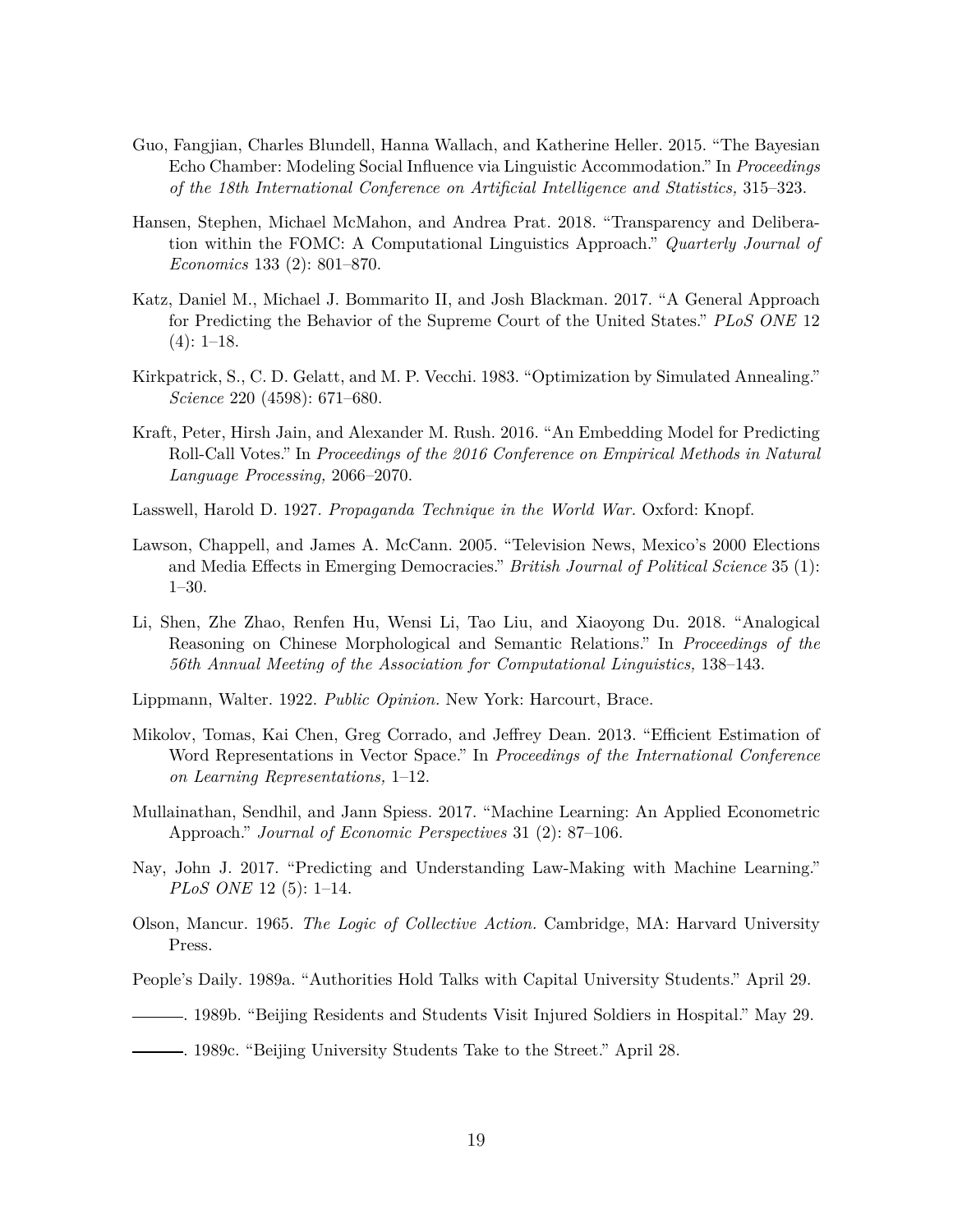- <span id="page-19-0"></span>People's Daily. 1989d. "Government Understands Students' Patriotism, But Protests Will Not Solve Problems." May 3.
	- . 1989e. "Maintaining Stability Together." May 11.
- <span id="page-19-13"></span><span id="page-19-12"></span><span id="page-19-1"></span>. 1989f. "Ten University Presidents' Open Letter to Students on Hunger Strike." May 17.
	- . 2019. "Professional, Restrained Police Force Confident About Defending Rule of Law and Stability." August 3.
- <span id="page-19-11"></span>Salehinejad, Hojjat, Sharan Sankar, Joseph Barfett, Errol Colak, and Shahrokh Valaee. 2017. "Recent Advances in Recurrent Neural Networks." *arXiv:1801.01078.*
- <span id="page-19-9"></span>Sarotte, M. E. 2012. "China's Fear of Contagion: Tiananmen Square and the Power of the European Example." *International Security* 37 (2): 156–182.
- <span id="page-19-4"></span>Schonhardt-Bailey, Cheryl. 2013. *Deliberating American Monetary Policy: A Textual Analysis.* Cambridge, MA: MIT Press.
- <span id="page-19-6"></span>Sim, Yanchuan, Bryan Routledge, and Noah A. Smith. 2016. "Friends with Motives: Using Text to Infer Influence on SCOTUS." In *Proceedings of the 2016 Conference on Empirical Methods in Natural Language Processing,* 1724–1733.
- <span id="page-19-8"></span>Varian, Hal R. 2014. "Big Data: New Tricks for Econometrics." *Journal of Economic Perspectives* 28 (2): 3–28.
- <span id="page-19-7"></span>Waltl, Bernhard, Georg Bonczek, Elena Scepankova, Jörg Landthaler, and Florian Matthes. 2017. "Predicting the Outcome of Appeal Decisions in Germany's Tax Law." In *Electronic Participation,* edited by Peter Parycek, Yannis Charalabidis, Andrei V. Chugunov, Panos Panagiotopoulos, Theresa A. Pardo, Øystein Sæbø, and Efthimios Tambouris, 89–99. Cham, Switzerland: Springer.
- <span id="page-19-2"></span>Yanagizawa-Drott, David. 2014. "Propaganda and Conflict: Evidence from the Rwandan Genocide." *Quarterly Journal of Economics* 129 (4): 1947–1994.
- <span id="page-19-5"></span>Yano, Tae, Noah A. Smith, and John D. Wilkerson. 2012. "Textual Predictors of Bill Survival in Congressional Committees." In *Proceedings of the 2012 Conference of the North American Chapter of the Association for Computational Linguistics: Human Language Technologies,* 793–802.
- <span id="page-19-10"></span>Zhang, Liang, Andrew J. Nathan, and E. Perry Link. 2001. *The Tiananmen Papers.* New York: Public Affairs.
- <span id="page-19-3"></span>Zirn, Cäcilia, Robert Meusel, and Heiner Stuckenschmidt. 2015. "Lost in Discussion? — Tracking Opinion Groups in Complex Political Discussions by the Example of the FOMC Meeting Transcriptions." In *Proceedings of Recent Advances in Natural Language Processing,* 747–753.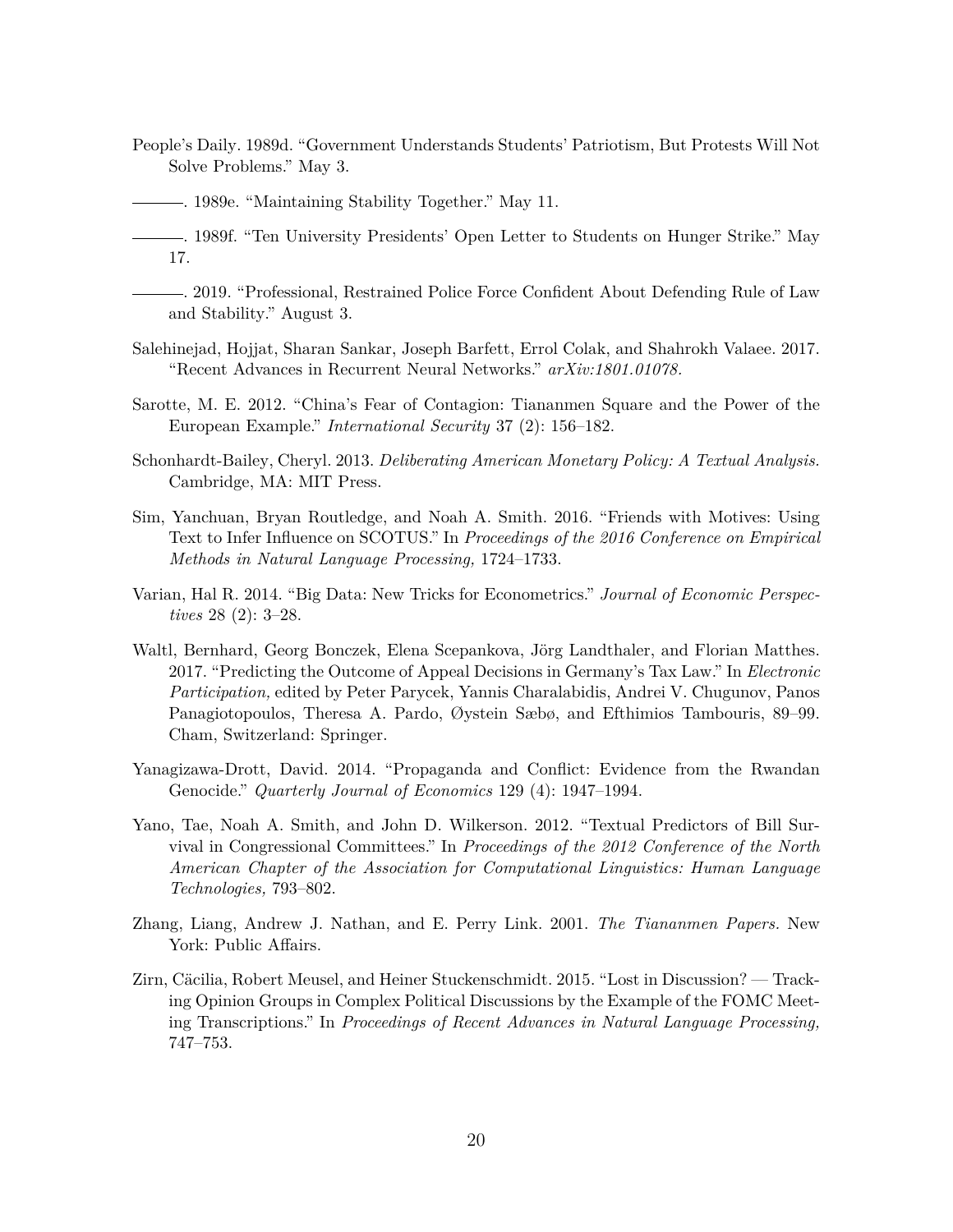# **Appendix: Summary of the PCI-China**

In our previous work (Chan and Zhong [2019\)](#page-17-3), we construct the PCI-China to predict China's major policy moves by detecting changes in the People's Daily editorial emphasis. The idea is that if the Chinese government uses propaganda to prepare the public for its policies, an algorithm that can detect changes in propaganda would, effectively, predict future changes in policy.

Because editorial emphasis is an abstract concept, we proxy for it using a front-page classifier that can tell whether an article appears on the front page—the most prominent space in a newspaper—depending on the text of articles in a certain period.

We start with a quarterly rolling window, with the length of five years. For each five-year window, we build a front-page classifier to "read" the text of the articles published within that time and learn to identify front-page articles. Whatever patterns the algorithm learns in this step would constitute a fairly good understanding of the editorial emphasis during the five years in question. We then deploy the same front-page classifier to the quarter following the five-year window. If the editorial emphasis is more or less the same, the algorithm should perform just as well. But if the performance is very different, the editorial emphasis will have changed.

We define the difference in performance between the two classification tasks—the one for the five-year period and the one for the following quarter—as the PCI-China (for that particular quarter). If the indicator's value is close to zero, the two classification tasks are performing similarly, indicating a stable editorial emphasis. In contrast, if the indicator's value is high, that result suggests a shift in editorial emphasis.

Figure [A.1](#page-21-0) shows the PCI-China from the first quarter of 1951 to the third quarter of 2019, together with the set of events that the literature considers important to the history of the Chinese economy.<sup>[16](#page-20-0)</sup> For an indicator to be predictive in this context, it would have to have two properties: (1) in terms of timing, it should spike before an actual policy change occurs, and (2) in terms of substance, that spike represents different classification performance between the quarter in question and the previous five years, so the content of the articles misclassified by the algorithm should be consistent with the nature of the actual policy change preceded by the spike.

As the figure shows, spikes in the PCI-China typically precedes the labeled major events. Moreover, as we have demonstrated in section 5.2 of Chan and Zhong [\(2019\)](#page-17-3), the substance of those spikes is consistent with the policy changes they precede.

<span id="page-20-0"></span><sup>16.</sup> For details of the labeled events, see appendix A of Chan and Zhong [\(2019\)](#page-17-3).